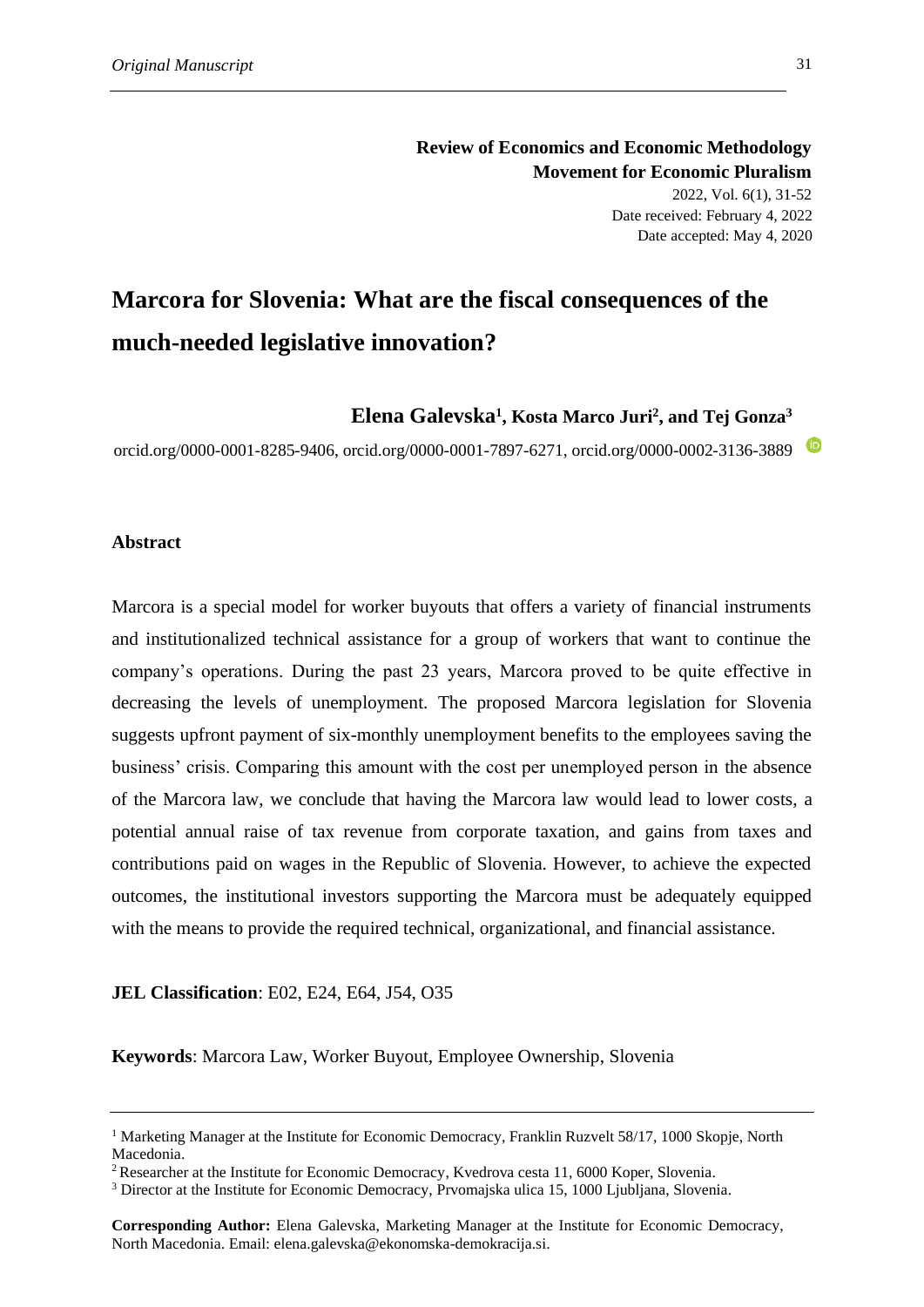#### **I. Introduction**

Employment stability and job opportunities, both high priorities of economic policies, are threatened by repeated economic crises, cost-optimization in production, and ownership succession problems in the small and medium-sized enterprise (SME) sector. Historically, governments have addressed but also reproduced unemployment (Walters, 2000). Unemployment benefits and support in the search for new employment are conventional unemployment policies; however, governments often go beyond these conventional measures to counter potential job losses. In the recent pandemic crisis that incurred deadly liquidity problems in the SME sector by restricting consumption and disrupting global distribution chains, the threat to SMEs and their employees was quite serious (Chinn et al., 2020; Juergensen et al., 2020; Kohlscheen et al., 2020).

It was a decisive intervention of the Slovenian (and other) governments that prevented – or rather interrupted – the socio-economic catastrophe, allowing us to enjoy close to record-low unemployment levels in Slovenia right now (Zaletelj et al., 2022). On the other hand, we can be justly concerned about any new interruptions to economic activity, since such strong government intervention is neither fiscally nor ideologically sustainable. Also, crises are not the only cause of unemployment. While less significant, another reason for the loss of jobs is cost-optimization, where owners of companies look for cheaper production costs abroad, closing down and severely decreasing production in Slovenia (Cerar, 2021; Masten, 2021). In 2021, we have seen quite a few examples of closing companies due to cost-optimization (Gonza et al., 2022). The third reason for job loss is the challenge of ownership succession in the SME sector, which threatens tens of thousands of jobs in Slovenia in the next decade (Duh, 2012; An SME Strategy for a Sustainable and Digital Europe, 2020; Gonza, 2020).

The loss of jobs and high unemployment numbers burden the state budget on both the expenditure side and the revenue side. On the one hand, cash inflows in form of taxes and social security benefits decrease due to the declined number of workers in the country. On the other hand, expenditures increase as the government is obligated to help those who were dismissed by paying unemployment benefits, covering health and social insurance, pension contributions, reimbursing travel costs, financing labor market activation services (Zavod RS za zaposlovanje), and undertaking other indirect costs of increased material and psychological instability of the recently unemployed. Moreover, while the unemployment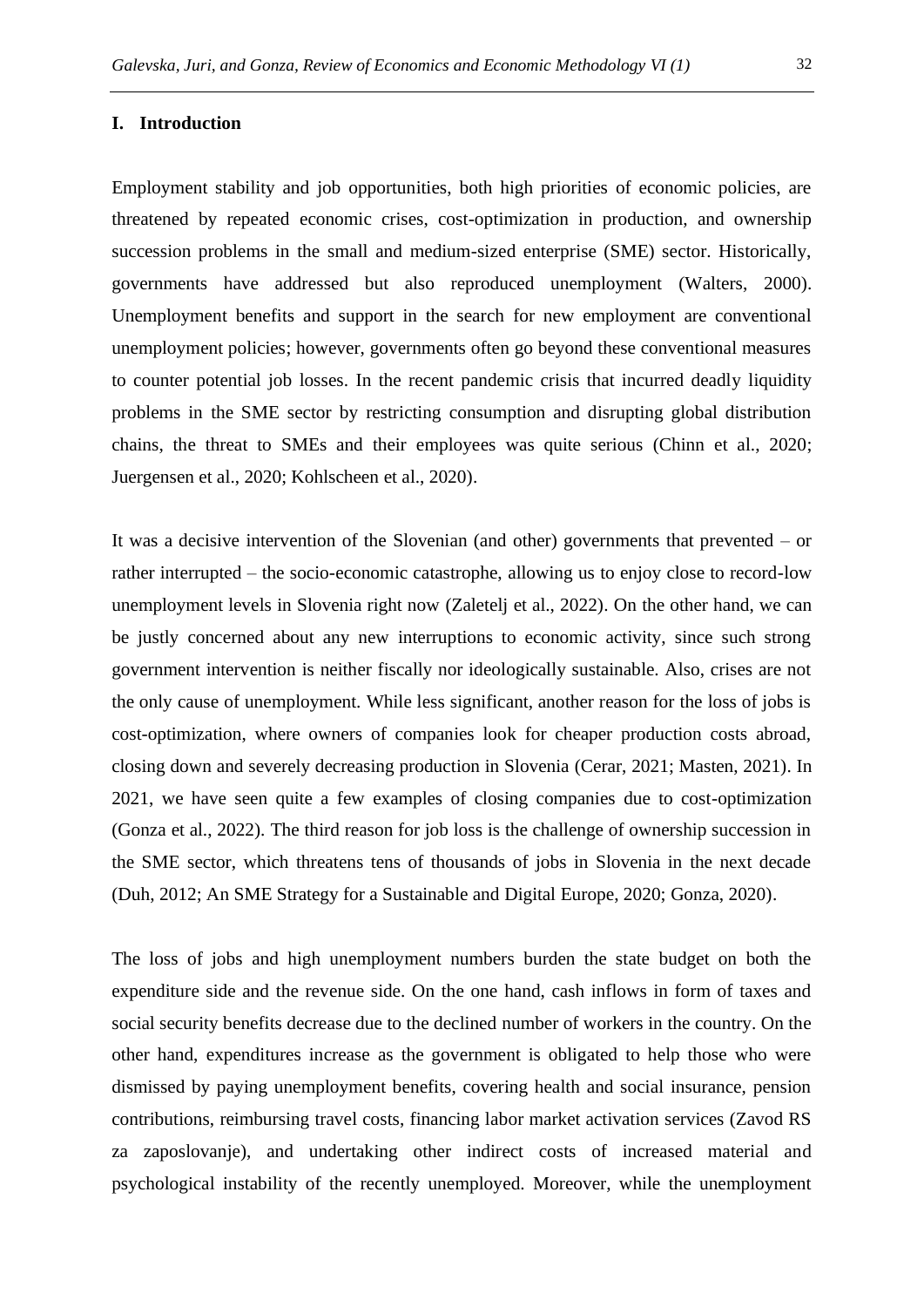benefits certainly have many positive effects for beneficiaries, like preventing the risk of poverty, allowing more time to search for decent jobs, and maintaining consumption, they can contribute to social stigma, psychological issues, and may prolong the passive condition of the unemployed (Moffitt, 2014). That's why it is important to *complement* the passive strategies of taking care of the unemployed with active employment strategies.

Understanding the significance of active employment policies, some EU countries have made steps in that direction decades ago. Italy, France and Spain assist workers in the gathering of funding for recovering a distressed company, although the amounts are often insufficient. The Spanish law, Pago Unico, provides workers with the option to take three years' worth of unemployment benefits in a lump sum, with the obligation to invest it into the capital of the cooperative or to transform the closing organization into a worker cooperative (Delgado & Claude Laliberté, 2014). There is another very important active unemployment policy in Italy, under the name Legge Marcora (henceforth 'Marcora'). For 23 years, Marcora has proved to be quite an effective instrument when it comes to decreasing the levels of unemployment (De Berardinis, 2015). Similarly to the Spanish example, Marcora allows workers to receive unemployment benefits in lump-sum to make an asset purchase of the failing or closing company, which prevents workers from taking over the liability side of the balance sheet but only the bankruptcy estate (Carrano et al., 2017).

What are the potential fiscal consequences of the adoption of an active employment policy for the Slovenian state budget? This paper tries to answer this question by using the available data on fiscal consequences in Italy. The model assumed to be adopted is a generic Marcora concept developed in recent literature (Gonza, Berkopec, Ellerman, 2022; Gonza et al., 2021). While the study is conducted based on the information on the Slovenian SME sector and unemployment benefits, the implications are more general, since the net fiscal effect of the proposed legal framework would be similar for other countries (albeit not in terms of nominal values). In the second section, we outline the relevant information about the Italian Marcora for the purpose of this paper. In the third section, we identify the need for a Marcora-like law in Slovenia. In the fourth section, we estimate three relevant sources of fiscal consequences of the potential Marcora-like law in Slovenia. The last section concludes the paper and proposes, based on preliminary calculations of fiscal cost and other positive externalities, that the Slovenian government should indeed adopt a Marcora-like mechanism.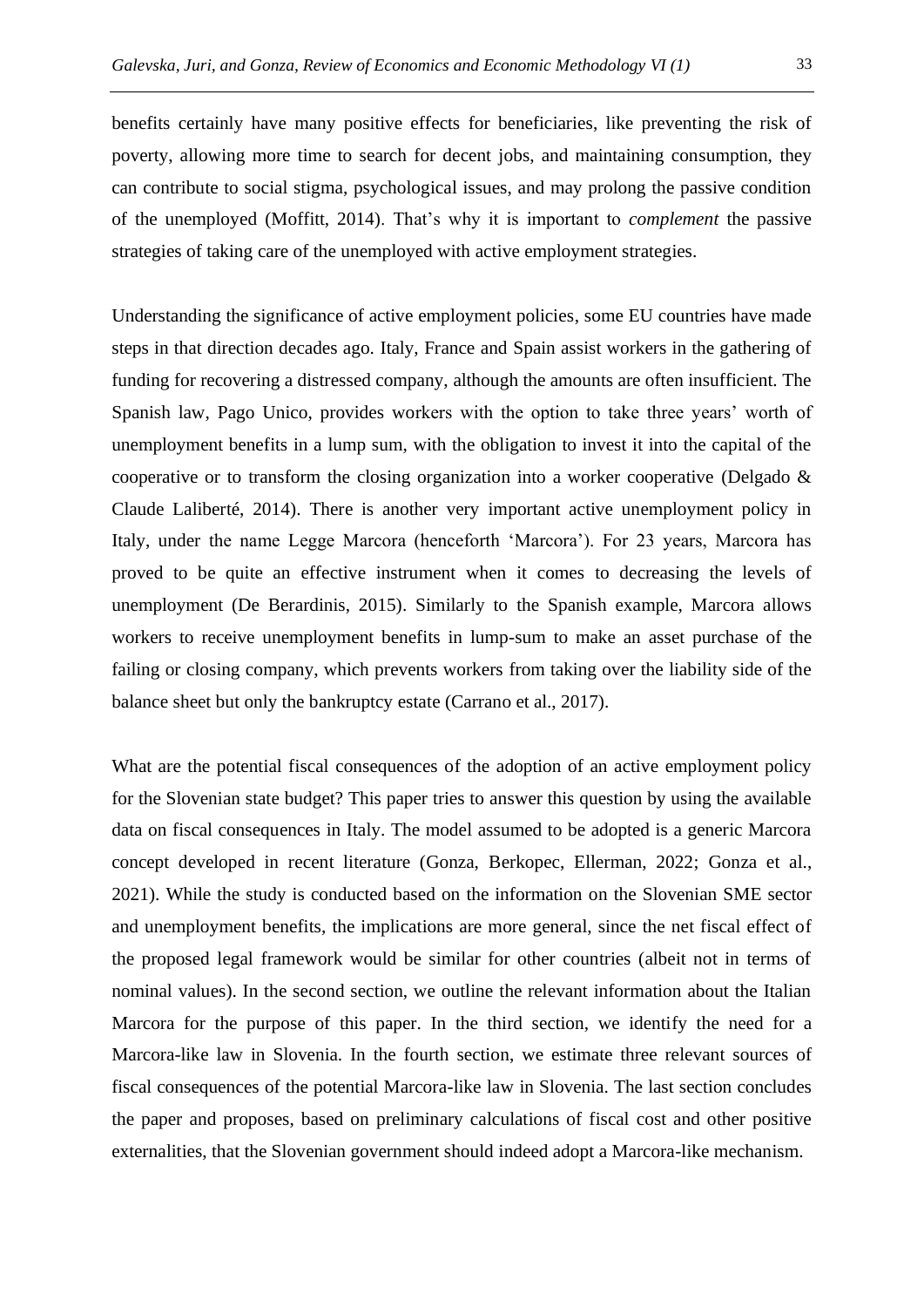#### **II. Some Preliminary Data on Italian Marcora Experience**

Italy, France and Spain all offer slightly different but principally similar employment policies complementary to paying out unemployment benefits and trying to engage the unemployed through special labor activation programs. The closest and most relevant to Slovenia is the Italian Legge Marcora, a legal framework with a network of supportive institutions that assists worker buyouts  $(WBOs)^{1}$ . The aid consists of financial instruments and technical mentorship for a group of workers who do not want to face unemployment and want to continue with the production within the existing or restructured business plan. Put in place in 1986, disputed by the European Commission in 1996, and passed again in 2008, the Marcora framework has assisted 301 WBOs, saved thousands of jobs and raised the added value of the businesses (Cooperazione Finanza Impresa, 2021).

Furthermore, saving jobs by providing a possibility for entrepreneurial reactivation directly to the workers of the closing companies proved to be a very profitable investment for the Italian government. According to data provided by Cooperazione Finanza Impresa  $(CFI)^2$ , which is one of the most important institutional investors established by the Marcora Law in 1986 (Carrano et al., 2017), investments in the cooperative sector between 2008 and 2017 generated a return 8.1 times greater than the initial invested capital (Mariconda, 2019). In fact, the investments amounted to  $\epsilon$  94 million, whereas the return was  $\epsilon$  774 million. The return has been calculated by considering (i) the expected reduction in government spending on social security, (ii) the appreciation of CFI's capital, (iii) dividends and (iv) interest income, as well as (v) increases in tax revenue. Some estimates suggest that the Marcora Law has, since its implementation in 1986, produced a return amounting to almost 28 times the invested capital (Rete Italiana Imprese Recuperate, 2021).

<sup>1</sup> *Worker buyout* – is a "restructuring process in which employees buy a majority or total ownership stake in their own company and, in effect, become the owners" (*Eurofound*, 2019). The proposed legislation would allow employees to buy out exclusively the assets of their company, without inheriting the debts of the previous owner.

<sup>2</sup> *Cooperazione Finanza Impresa* – is an institutional investor established by the Marcora Law in 1986 "to coordinate and facilitate the financing of cooperatives within the Legge Marcora framework" (Carrano et al., 2017). Since its incorporation of SOFICOOP – the second institutional investor established by the Marcora Law – in 2020, it is the only national institutional investor currently operating under the Legge Marcora framework. It manages the public fund *Fondo speciale per gli interventi a salvaguardia dei livelli di occupazione* (known as Special fund).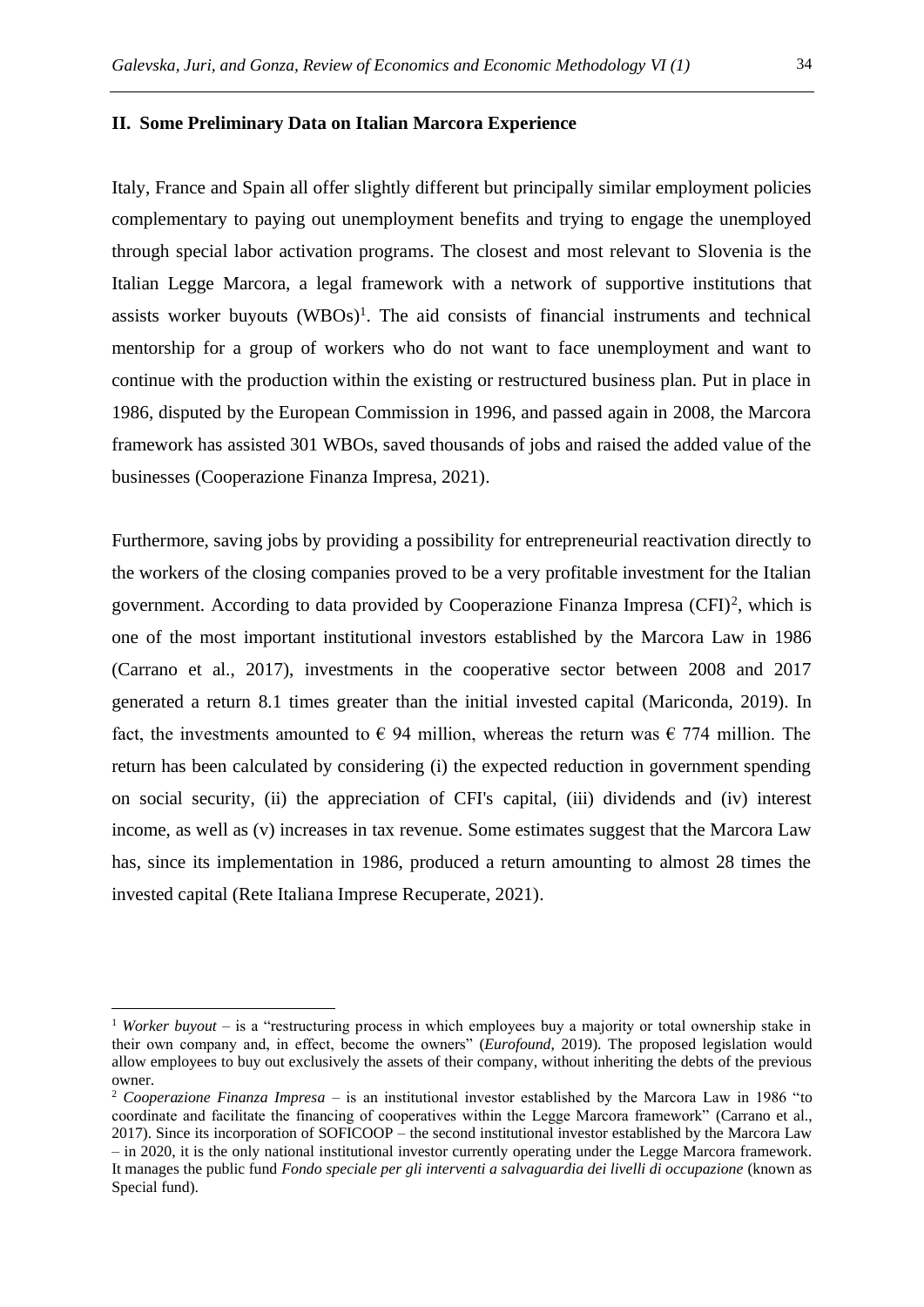The process of converting closing companies into functional worker cooperatives is helped by a second-tier national institutional investor CFI, major unions, local authorities, and other national or regional consortia that finance and support WBOs (Cooperazione Finanza Impresa, 2019). CFI plays an important role in WBO creation, having intervened in 77.43 % of the 257 Italian WBOs within the Marcora framework (Vieta, 2015). Already in the first 7 years of its existence, CFI invested  $\epsilon$  40 million in saving 89 businesses, whose turnover amounted to more than  $\epsilon$  230 million and employed above 3,100 workers (Johnson, 1993). According to two different studies from 2015 and 2018, the overall investments are estimated to account for around  $\epsilon$  170 million, helping create 13,000 jobs and saving approximately 300 companies (Antonazzo, 2018; De Berardinis, 2015).

Cooperatives are more likely to form within geographically immobile workforces, which are also inflexible regarding the line of business they work in. About 65.4 % of Italian WBOs operate in the manufacturing sector, while the remaining deal with transport, logistics, wholesale, and retail (Vieta, 2015). Another characteristic of WBOs is that almost all of them are SMEs, defined as organizations with up to 249 workers (Vieta, 2015). In Italy, SMEs represent 99 % of the national entrepreneurial system and contribute to approximately 30 % of GDP (Varrella, 2021).

#### **III.Identifying the Need for Marcora-Like Law in Slovenia**

What is the experience of worker groups trying to organize to purchase failing or closing companies? There are a few laws that could potentially provide a legal basis for receiving subsidies and debt capital to SMEs, for example, "*Zakon o spodbujanju investicij*" (Uradni list RS, št. 13/18 in 204/21) or "*Zakon o podpornem okolju za podjetništvo*" (Uradni list RS, št. 102/07, 57/12, 82/13, 17/15, 27/17 in 13/18 – ZSInv). However, the experience shows that neither has proved useful in addressing practical problems that workers face when businesses are shutting doors (Gonza, Berkopec, and Ellerman, 2022).

In the case of failing Fructal Ajdovščina d.o.o., a group of workers organized through a formal initiative called Novi Fructal and managed to collect  $\epsilon$  8 million in warranties, but the initiative remained  $\epsilon$  12 million short of the required  $\epsilon$  20 million to purchase the bankruptcy estate. Since the deadlines were short and the government did not have a mechanism to support them, the initiative ultimately lost against the bid of the Serbian corporation Nectar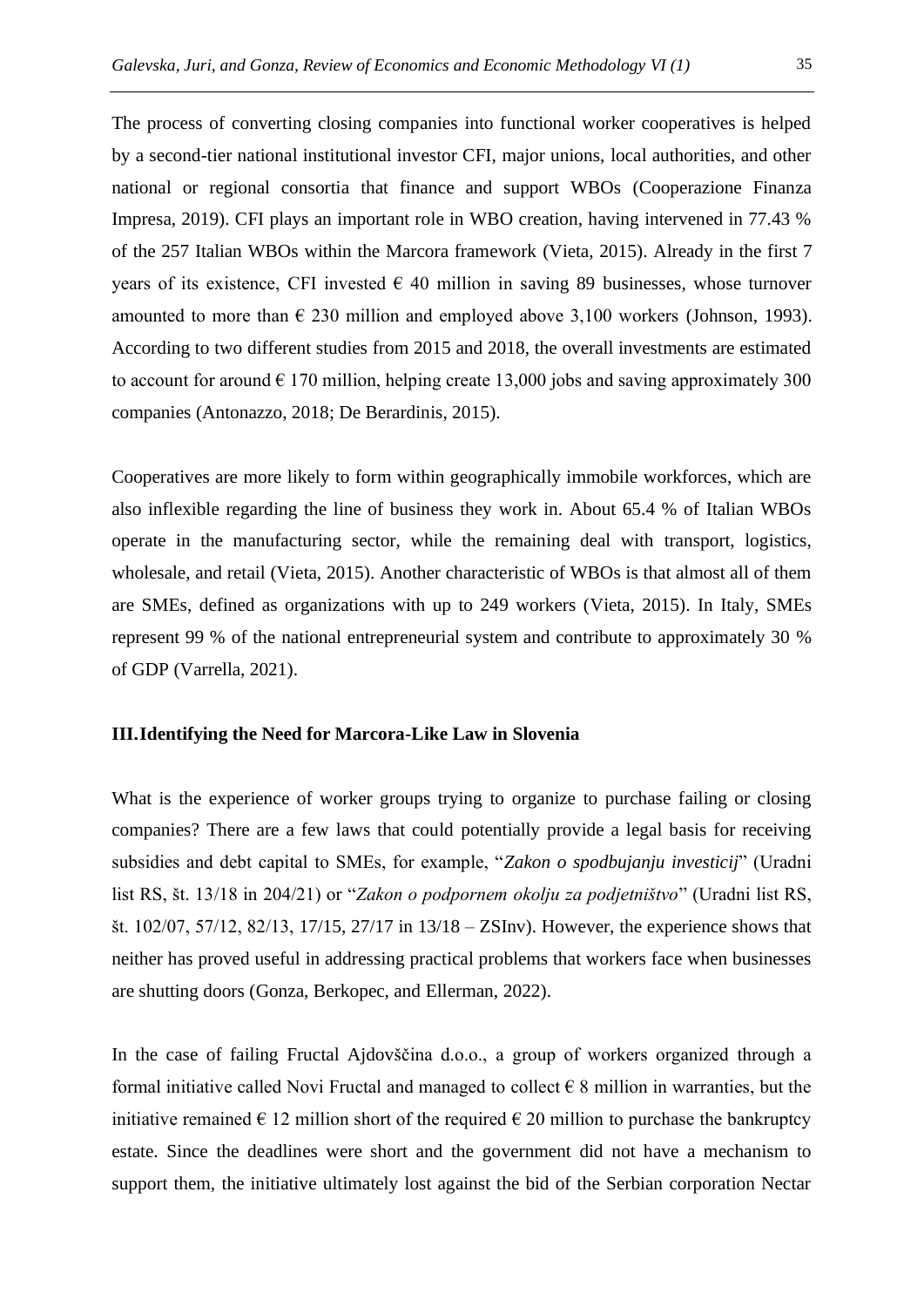Group in 2011, which immediately undertook a job dismissal spree, firing more than 100 workers to attain higher "profitability of operation" in the next three years. A similar situation could be observed when Novoles d.o.o. registered insolvency in 2011. After the bankruptcy, a group of twelve workers organized a cooperative Novi Novoles but failed to attain a loan due to the relatively low value of equity capital in the cooperative. Since the cooperative did not manage to receive any aid from the government and the banks were not willing to find a solution, the bankruptcy estate of Novoles d.o.o. was purchased by Metalka Commerce and more than 400 workers lost their jobs. There are other very similar and more recent examples (Sanitec d.o.o., Armal d.o.o., Adria Airways Tehnika, M-Tom d.o.o., etc.), where very ambitious workforces faced severe financial constraints and lack of technical assistance to purchase the bankruptcy estate and continue with production.

Lately, we have witnessed a few cases where owners simply decided that Slovenian workers are too expensive due to labor regulation and corresponding taxes. In 2021, there were three cases where owners announced massive job losses (Safilo d.o.o., Adient Slovenj Gradec, Treves d.o.o.), while Revoz d.d. has also recently announced that it is restructuring and letting go more than 400 workers in 2022. Most of the examples above show that there is a systematic aversion of the private financial sector to support workers' initiatives for taking over the companies that are going under or closing doors due to other reasons. While the Slovenian Developmental Bank should work to bridge market gaps, our collaboration with the bank proved that it holds an irrationally conservative attitude towards inclusive ownership structures even if based on good international practice.

Past cases, some of which are mentioned above, indicate that there is an absence of appropriate legal mechanisms providing workers with financial and technical assistance to prevent mass dismissals in Slovenia. SMEs represent 99.8 % of the non-financial business economy in terms of the number of enterprises (SURS, 2019), contributing to 64.5 % of value-added and 72 % of employment, putting Slovenia above the EU averages (European Commission, 2019). In addition to the high relative presence of SMEs in Slovenia, most of these operate in sectors especially suitable for WBOs, with 50.2 % of all SMEs accounting for 44.7 % of SME employment operating in wholesale, retail, and manufacturing (European Commission, 2019). Combined with the relatively immobile workforce and the economic downturn upon the expected fiscal and monetary restriction, we estimate that the demand for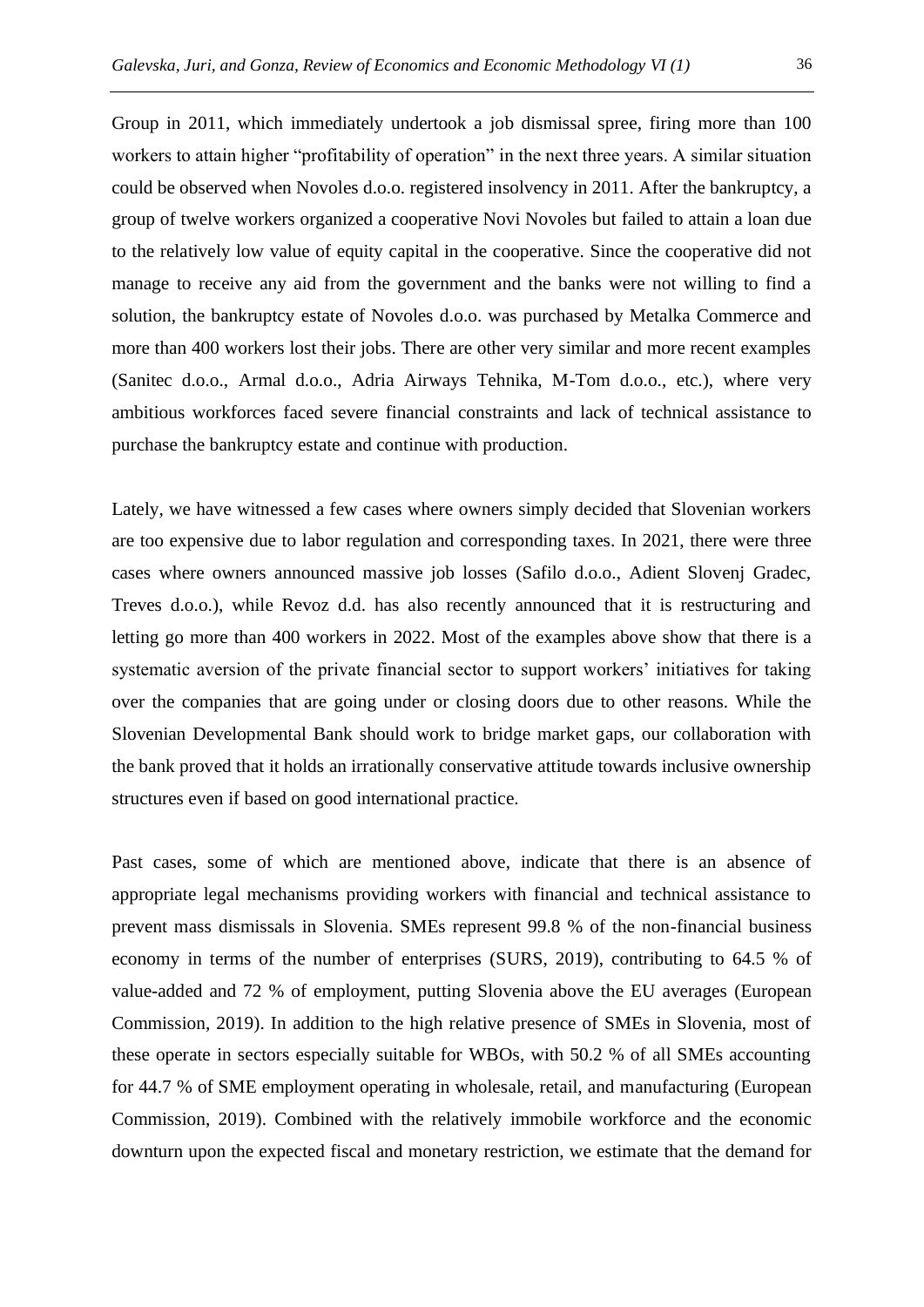a Marcora-like law will be high in the future. In the next section, we analyze the expected fiscal consequences of such a law.

# **IV.Expected Fiscal Consequences for the Slovenian State Budget**

To evaluate the *potential* for fiscal consequences, data on the number of SMEs (excluding micro-companies) that filed for bankruptcy in 2017 in Slovenia – namely 181 – will be used (SiStat, 2021; Statista, 2021). Having in mind that the average size of Italian WBOs is 41 workers (Vieta, 2015), while the average size of an Italian SME is 26 employees (ISTAT, 2021), we come to the conclusion that WBOs are, on average, 36.59 % larger than SMEs. Given that the average Slovenian SME consists of 33 employees (Močnik et al., 2019), it can be assumed that a Slovenian WBO would include 45 workers. The average number of workers in SMEs and the number based on the Italian experience provide the range for evaluating the number of beneficiaries, which is between 5,973 beneficiaries and 8,158 beneficiaries.

These numbers are underestimated in some respects and overestimated in others. The estimates do not include jobs lost due to companies moving their business abroad for cost optimization, nor do they include estimates of job losses due to ownership succession challenges. On the other hand, the extrapolation of the average size of a WBO from the Italian experience may be problematic since it is based on small sample size. The total number of WBOs from 2008 to 2018 in Italy is just above 100 and the total number of companies financed by CFI since its establishment is 536, out of which 301 are WBOs (Cooperazione Finanza Impresa, 2021; De Berardinis, 2018). Therefore, a more conservative scenario for the average size of WBO will be constructed, which will be based on the average size of SMEs in Slovenia. It is also important to emphasize that our evaluations are estimates of the potential *if* all the workers of companies that file for bankruptcy would use the Marcora framework. Thus, the reality is somewhere between the calculated potential and the status quo. Finally, for the cases where we needed to evaluate the indirect benefits of employee ownership, we considered empirical research on international employee-ownership practice.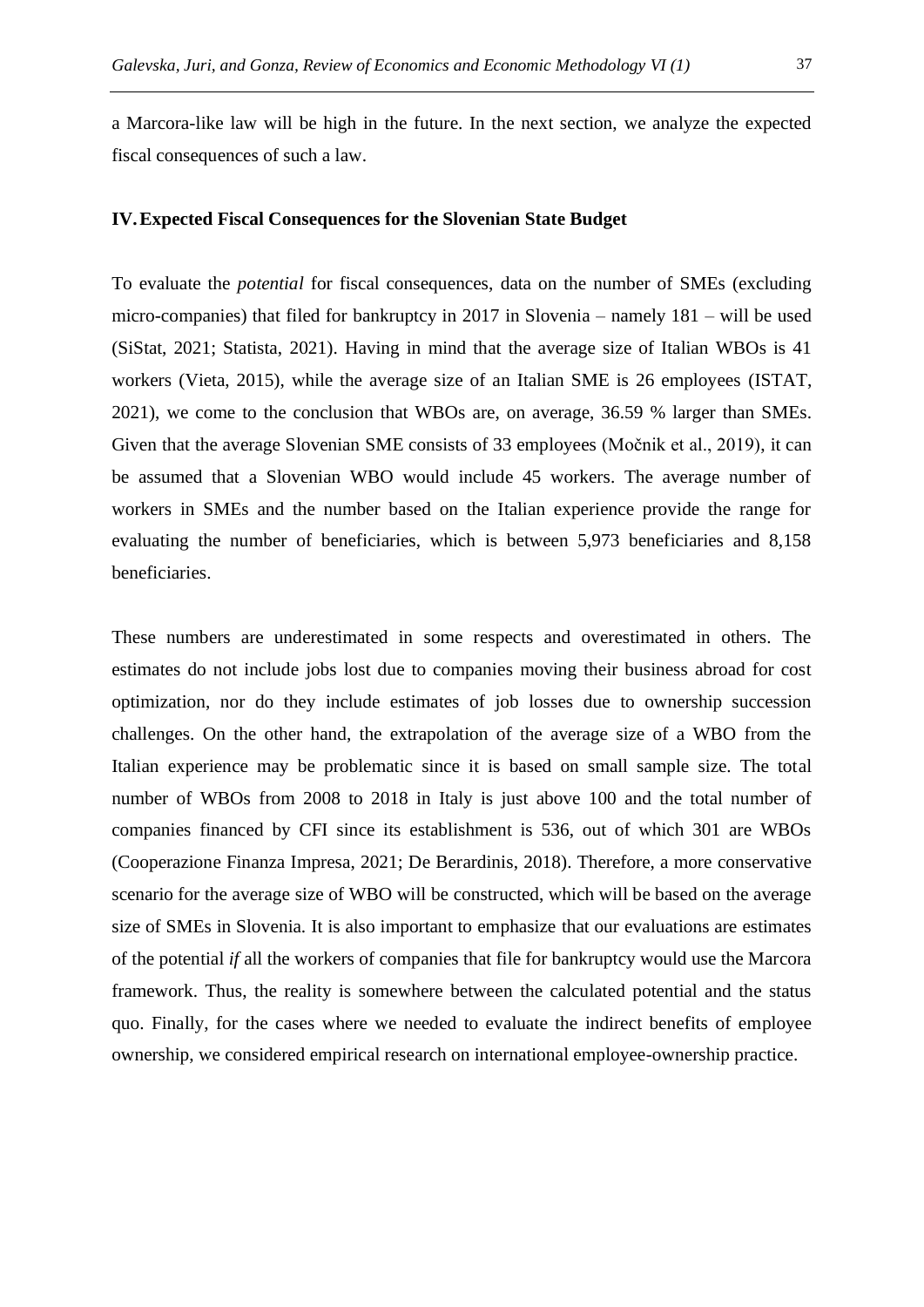#### **Estimate of Decreased Expenditure**

To estimate the potential state budget savings, we need a range of potential beneficiaries and a variety of other information, like direct costs (unemployment benefits, health and social insurance, pension contributions, travel costs reimbursement, the cost of labour market activation services etc.), indirect costs (costs of psychological instability, increase in criminal activity due to material insecurity, the negative effects of increased unemployment rates on local communities etc.), and opportunity costs (loss of productive activity and taxes collected). Most of these costs are rather difficult to find or calculate, and for that reason, the estimate will necessarily be undervalued.

Starting with direct costs, in Slovenia, the monthly unemployment benefits per person vary between  $\epsilon$  530.19 and  $\epsilon$  892.00 (European Commission, 2022; Zavod Republike Slovenije za Zaposlovanje, 2021). Given that these amounts decrease over time and are influenced by the prior employment length and the amount of the wage received, assessing the payments per person according to the current legislation is rather difficult. In 2019, Slovenia allocated  $\epsilon$ 240 million for the unemployment benefits while the number of beneficiaries of unemployment benefits was 46,000 (Tomažič, 2020), which equals  $\epsilon$  5,217.39 per person. Though this calculation could be used as the basis for the analysis, we searched for a value that we believe would be more realistic. Such value needs to reflect also the fact that the model considered proposes a lump-sum payment of the six-month-worth of unemployment benefits in advance (Gonza, Berkopec, Ellerman, 2022; Gonza et al., 2021). Hence, we used the average amount of unemployment benefits paid out in November 2021, amounting to  $\epsilon$ 764.15 (Zavod Republike Slovenije za Zaposlovanje, 2022a). With this basis, we estimate that the Slovenian government would spend  $\epsilon$  4,584.90 per beneficiary under the proposed Marcora-like law.

Next, the opportunity costs which include the preservation of tax revenue caused by the preservation of jobs should be estimated. More specifically, it is necessary to assess the tax revenues from the income tax and the value-added tax, which will be preserved if job losses are prevented. Taking into consideration that the average income tax rate in Slovenia is 34.7 %, and the average salary in the private sector amounts to  $\epsilon$  1,765.35 in 2021, every worker whose job is saved thanks to the Marcora framework would contribute to state savings of  $\epsilon$ 7,350.92 per year. The standard value-added tax in Slovenia is 22%, while the reduced rates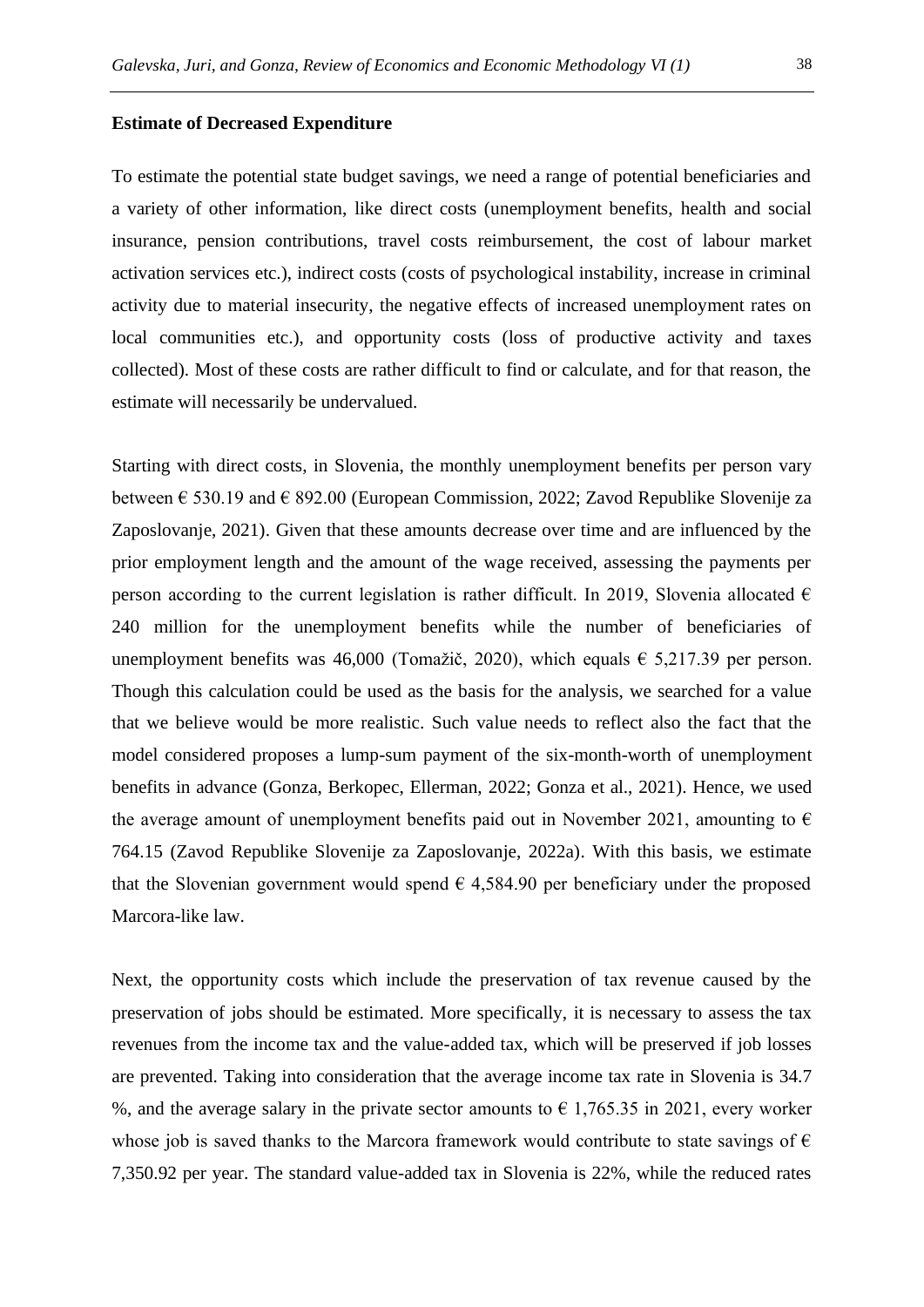are 9.5% and 5%. If we consider a 20% value-added tax and the average value-added per employee in the Slovenian SME sector, which amounts to  $\epsilon$  42,000.00 per year, it means that each worker contributes  $\epsilon$  8,400.00 per year to the state budget through value-added tax. The opportunity cost is therefore estimated at  $\epsilon$  15,750.92 per worker. Combined with the direct cost of  $\epsilon$  5,217.39 and neglecting other indirect costs mentioned above, the total cost for the state budget per unemployed person in absence of the Marcora framework is  $\epsilon$  20,968.31. Comparing this amount with the  $\epsilon$  4,584.90 (which includes the payment of the amount of six-monthly unemployment benefits upfront), it becomes obvious that having the Marcora law would lead to 4.57 times lower cost for the Republic of Slovenia.

Consequently, in case of the adoption of the law, the state budget saves  $\epsilon$  16,383.41 per person on an annual basis. Having this data, the potential savings can be calculated by multiplying by the number of potential beneficiaries of the Marcora framework. Namely, considering both the conservative estimate of the company size and the optimistic assessment of the number of workers in a typical Marcora enterprise, the estimated potential savings for the state budget range from  $\epsilon$  97,858,107.93 to  $\epsilon$  133,442,874.45 per year.

Another approach to assessing the savings for the state budget of the Republic of Slovenia would be relying on the data from Italy as a reference. This is best done by comparing the average state costs per beneficiary under the Marcora act with the average state costs per unemployed worker, including the indirect and opportunity costs. According to the Italian experience, worker buyouts are expected to generate higher tax revenues and require lower investments. The financial resources per worker amount to  $\epsilon$  14,000 since the inception of the Marcora Law, compared to the average of  $\epsilon$  40,000 out of public contributions for unemployment benefits per worker (Carrano et al., 2017; Lomuscio & Salvatori, n.d.; Mori et al., 2008). Undoubtedly, this data provides great support in favor of worker cooperatives, indicating that introducing the appropriate legislation can lead to 2.86 times bigger state savings per potential unemployed person. Taking the data on the average expenditure for a potentially unemployed person within the Marcora act for Slovenia and the factor of budget savings in Italy, we can conclude that the annual cost per unemployed person in Slovenia is  $\epsilon$ 13,112.81. Furthermore, the savings for the state budget per one beneficiary of the proposed Marcora law is  $\epsilon$  8,527.91. Multiplying the calculated amount with both the conservative and optimistic estimates of beneficiaries, we find that the potential range of savings for the Republic of Slovenia is between  $\epsilon$  50,937,230.32 and  $\epsilon$  69,570,689.78.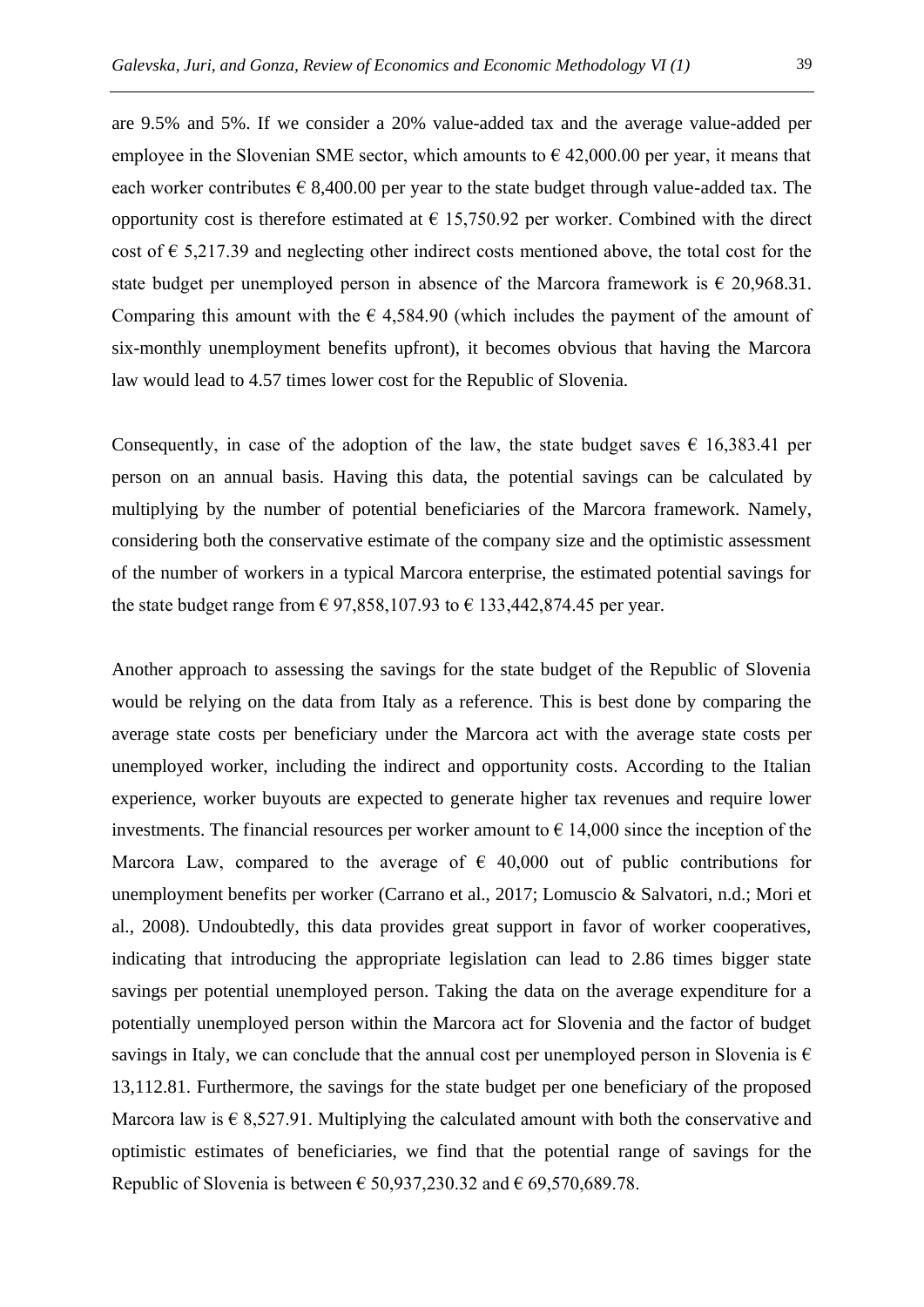The former Italian Minister of Economic Development, Federica Guidi, stated that, besides helping reduce unemployment benefit costs, the national institutional investors have also successfully managed to protect and generate jobs and to create value and new investments. More precisely, the savings that Cooperazione Finanza Imprese (CFI) has generated by not allocating unemployment benefits are estimated to account for  $\epsilon$  113 million in the period between 2006 and 2012 (Antonazzo, 2018). Finally, the cooperatives faced only a 10 % failure rate during the first 7 years of Marcora's implementation (Johnson, 1993), while only 12.8 % WBOs created in the period after 2009 have failed (Vieta, 2015), indicating positive survival rates, and demonstrating that the model is very successful in saving jobs and companies, especially in times of crisis and austerity (CECOP-CICOPA, 2012b, 2013; Zevi et al., 2011).

# **Other Drivers of the Increase in Tax Revenue and Financial Income for the State**

The Italian legislation promotes WBOs and co-op start-ups by allowing employees of companies in crisis (be it because of insolvency or succession problems) and unemployed people to capitalize – in a lump-sum – the unemployment benefits they are entitled to and by granting them access to 'soft financing' (Carrano et al., 2017). This allows employees to save their companies and keep production going, which – all things being equal – has a short-term positive effect on the government budget, as the tax base is prevented from shrinking. Moreover, since WBOs are significantly more longevous than the average company (Mariconda, 2019), the long-term effects in terms of tax revenue are expected to be positive as well.

According to data provided by CFI, the 85 companies which were involved in CFI-financed WBOs between 2012 and 2019 not only continued to perform as well as before but rather more than doubled their revenue, which increased by 102 % and increased the number of employees by 22 % (Cooperazione Finanza Impresa, 2021). While it might be unrealistic to expect Slovenian WBOs to perform as well as the companies financed by CFI did during the course of the last decade, there is still plenty of evidence suggesting that employee-owned companies perform better than average ones. This is particularly true for WBOs since employees are incentivized to save their companies only when they recognize that there is a 'healthy core' worth saving - something which might also explain the strong economic performance of Italian WBOs.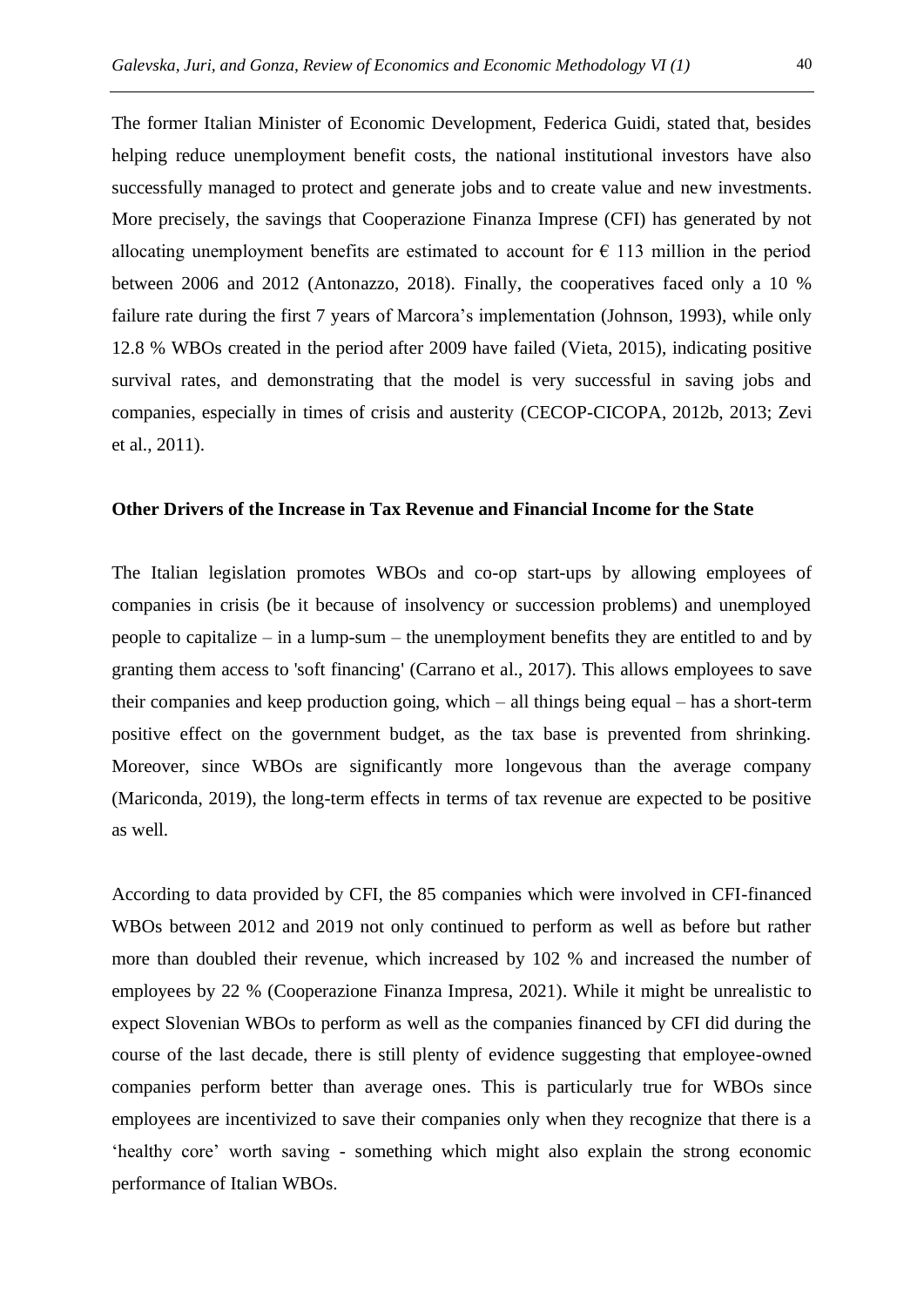A study commissioned by the Region of Tuscany (one of the Italian regions with the highest number of WBOs) (Vieta, 2015) to assess the impact of public investments in worker-owned companies made between 1986 and 2001 (many of which fall under the Marcora framework), shows that the majority of employee-owned companies have witnessed an increase in revenue following the intervention of publicly funded institutional investors (Mori et al., 2008). Data from the US show that employee-owned companies which take the form of ESOPs are, on average, between 4 % and 10 % more productive than their non-ESOP counterparts (Blasi et al., 2013; Brill, 2012; Freeman, 2007; Kruse, 2016). Moreover, a report commissioned by the European Commission concluded "*that financial participation [of employees] has a positive or neutral effect on productivity*" (European Federation of Employee Share Ownership, 2019). Consequently, not only is it reasonable to expect a Marcora-inspired law to increase tax revenue because it would allow financed companies to continue to operate as usual, but also because of the positive effect it would have on their overall performance.

Since it is impossible to anticipate how many companies will be converted into WBOs as a result of a Marcora-inspired law, we are only able to provide an estimate of the potential increase in tax revenue that would result from the measure. Hence, the conclusions will be based on the average performance of SMEs, thus leaving the positive impact of employee ownership on business performance out of the equation. According to data from 2017, the average value added per SME amounts to roughly  $\epsilon$  1,400,000, while the profitability is approximately 39 %. On the basis of the effective tax rate (13.1 %), we estimate that every saved company will pay around  $\epsilon$  71,256 in corporate taxes per year. Therefore, the tax revenue raised from corporate taxation is expected to increase up to  $\epsilon$  12,946,206 per year, depending on the number of WBOs. On the basis of the average tax rate and the rate of contributions on wages (34.7 %), the average number of employees in an SME (33) and the average gross wage in the Slovenian private sector in 2021 ( $\epsilon$  1,765.35), it appears that tax revenues raised from taxes and contributions paid on wages may increase up to  $\epsilon$  43,907,030 per year, depending on the number of WBOs.

We also anticipate an increase in VAT revenue. Given that the average value added per year of an SME employee is approximately  $\epsilon$  42,000, we can assume that the total value-added, created by 181 companies in a year, amounts to  $\epsilon$  250,866,000. The standard VAT rate in Slovenia is 22 %, while the reduced VAT rates are 9,5 % and 5 %. Therefore, the estimated increase of tax revenue raised from VAT is calculated by applying a 20 % tax rate to the total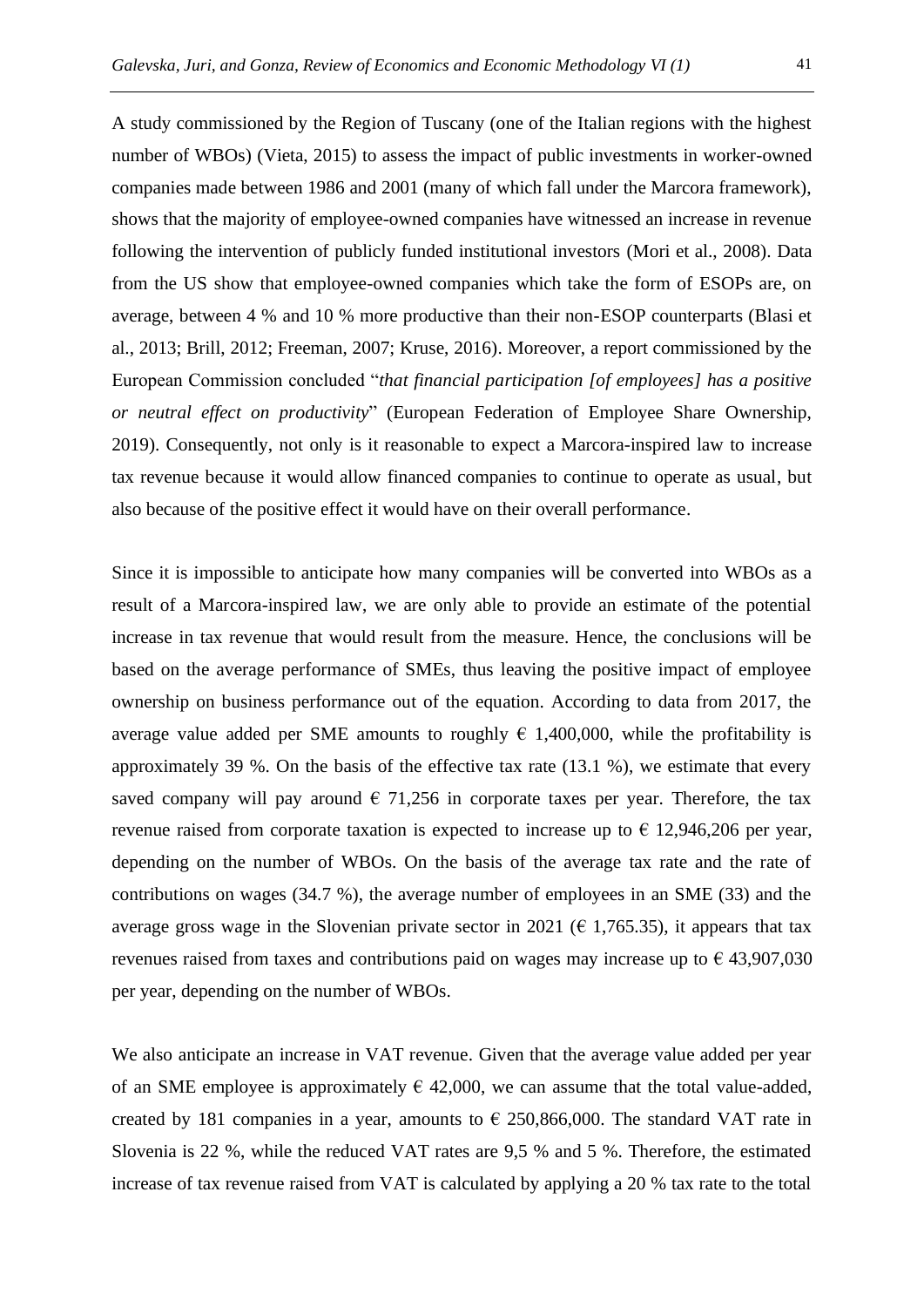value added of 181 companies. Thus, it is expected that the tax revenue raised from VAT increases up to  $\epsilon$  50,173,200 per year, depending on the number of WBOs.

A Marcora-inspired law would also increase tax revenue raised from VAT by allowing employees to stick to their consumption habits. Assuming that salaries remain unaltered after a company is converted into a WBO, it is reasonable to expect employees of converted companies – who would not see their disposable personal income being reduced – to consume more than they would in case unemployment benefits were their main source of income.

Moreover, employee-owned companies are significantly less prone to relocate to other countries in pursuit of lower taxes and/or to cut labor costs, as they operate in the interest of employees and of the local communities more broadly. Thus, increasing the number of employee-owned companies by promoting WBOs and creating a fertile ground for employeeowned start-ups, while also keeping already-existing cooperatives sound, is an effective strategy to preserve domestic ownership and limit capital outflow. By doing so, public authorities can make sure that capital income fuels domestic consumption instead of being moved abroad, which should result in an increase in VAT revenue.

Finally, there is an increase in the financial income of the state budget. Soft financing provided to the cooperative sector has proven to be a good investment for the Italian state. CFI makes use of multiple modes of financing to invest in cooperatives, which take the form of both debt and venture capital. According to data provided by CFI, the interest income and dividends earned by CFI between 2008 and 2017 amount to  $\epsilon$  4 million. During this period, CFI invested  $\epsilon$  94 million in the Italian cooperative sector (Mariconda, 2019). While a similar return – especially as far as dividends are concerned – might be overstated due to the exceptional performance of WBOs financed by CFI between 2012 and 2019, there is no reason to believe that the earnings constituted by interest income and dividends per financed company will be drastically lower, given the longevity and sound economic performance typically associated with WBOs and employee-owned companies in general.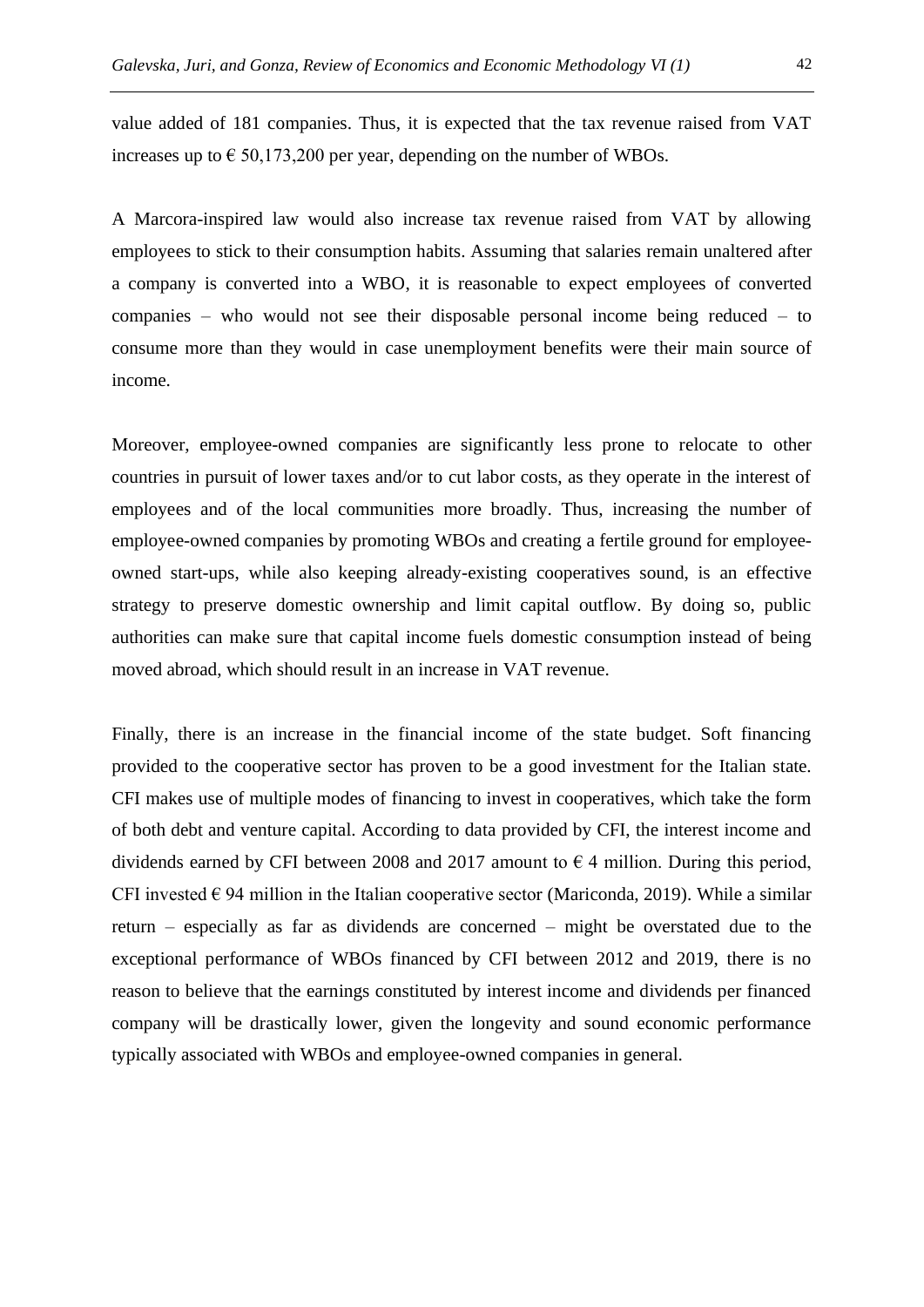# **Estimate of Direct Costs**

With the introduction of the Marcora Law in Italy, two public funds were established to offer financial support to the cooperative sector. The *Fondo di rotazione per la promozione e lo*  sviluppo della cooperazione (also known as Foncooper<sup>3</sup>), managed by *Banca Nazionale del Lavoro* and the Special fund, controlled by CFI. While the first aims at promoting the general development of the Italian cooperative sector by providing debt capital under favorable conditions, the second acts as a "*vanguard of financing and supporting Italy's WBOs*" (Vieta, 2015) by making use of both debt and venture capital and by providing companies with technical and organizational assistance. Of paramount importance for the success of the Marcora framework is also the highly developed Italian cooperative movement, which greatly supports newly established cooperatives (Vieta, 2015).

For the proposed legislation to achieve its expected outcomes, it must be ensured that the institutional investors supporting the legislative framework are adequately equipped with the means to (A) actively promote WBOs as a solution to business crises by establishing initial contact with potentially interested parties and (B) provide employee-owned companies (particularly WBOs) with the technical, organizational, and financial assistance needed to successfully operate on the market, as well as to support them in gaining access to external financing (Cooperazioe Finanza Impresa, 2014). We propose to organize public intervention in support of the employee-owned sector as follows:

1. Activities regarding the financing of the employee-owned sector, as well as the technical and organizational assistance, would be taken over by the *Slovenski Podjetniški Sklad* (SPS). The Marcora framework has as a part of its backbone one national institutional investor – CFI –, which was established *ad hoc* for dealing with the Italian cooperative sector and for actively promoting WBOs. For this reason, we believe it would be necessary to supplement the already-existing departments of SPS with a new department inspired by CFI, which would be formed by two sub-departments. Said sub-departments would each emulate one of CFI's four bodies, with one being responsible for activities of

<sup>&</sup>lt;sup>3</sup> *Fondo di rotazione per la promozione e lo sviluppo della cooperazione* – is a rotating fund "consisting of lowinterest loans and accessible to cooperatives motivated to generate or improve employment levels or productivity and for increasing or modernizing production equipment, technical services, sales, and administration" (Carrano et al., 2017). It is managed by administrative regions and Banca Nazionale del Lavoro (BNL).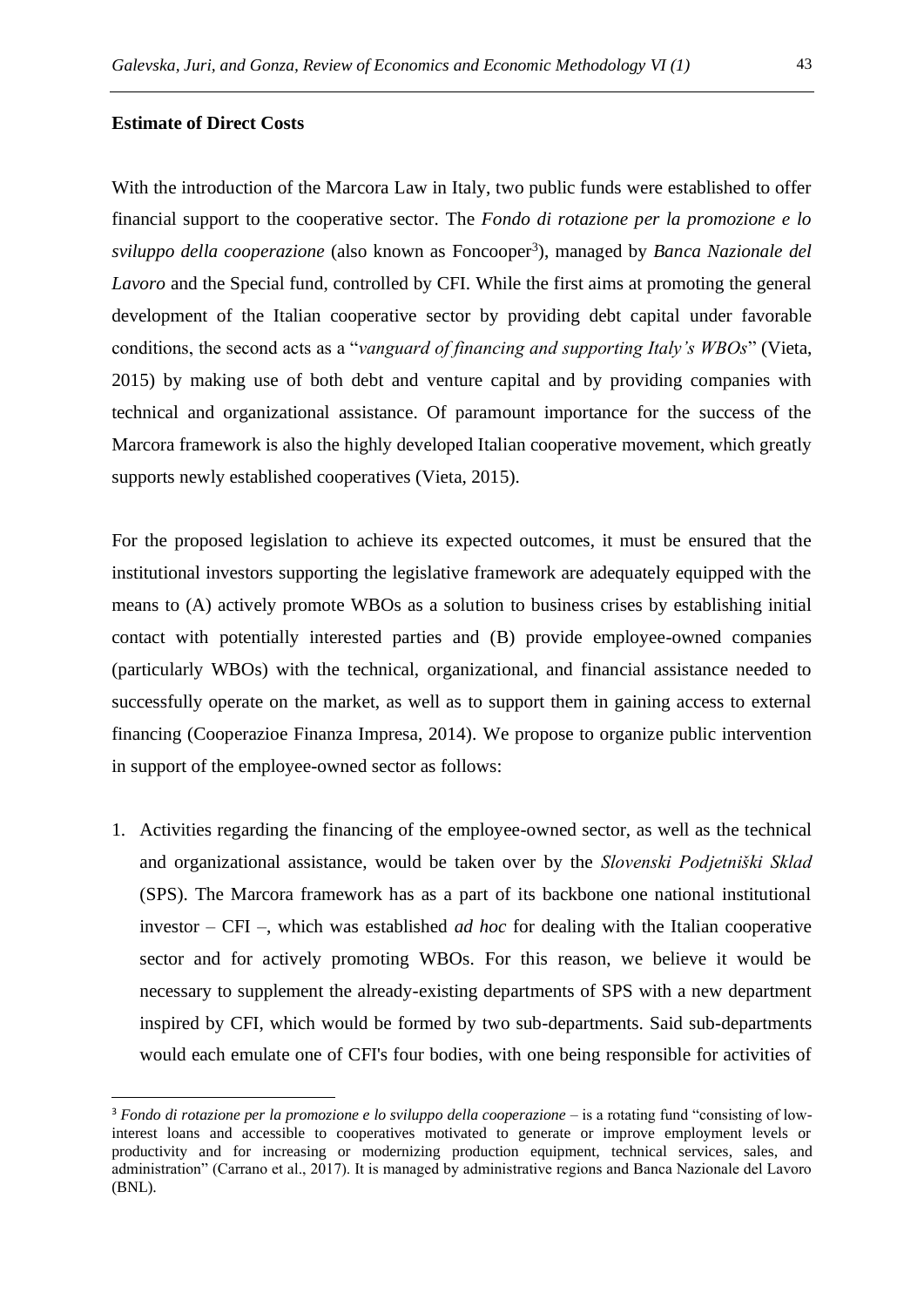promotion and investigation and the other dealing with implementation and monitoring. Said activities require a high degree of expertise in employee-owned companies and WBOs and can hardly be taken over by SPS in its current state. CFI currently employs eight people (out of a total of fourteen) who deal with the abovementioned activities (Cooperazioe Finanza Impresa, 2020). We estimate that the total number of employees working in the Slovenian equivalents of these departments should amount to a minimum of five and a maximum of ten employees. These figures have been to a certain extent chosen arbitrarily after taking into consideration the specificities of the Slovenian context, i.e. the significantly smaller size of its economy compared to Italy's and the absence of a strong cooperative movement. Such a department would be tasked exclusively with providing employee-owned companies with the necessary technical, organizational, and financial support, as well as with promoting WBOs and monitoring the Slovenian business sector to intercept potentially interested companies.

2. Credit guarantee schemes could be provided by the Slovenska Izvozna in Razvojna Banka and/or Podjetniški sklad without the need for defining special financial instruments.

The organizational, professional, and administration services costs depend mostly on the training and addition of specialist personnel to SPS (or any other existing institution). Should the number of employees increase by ten units due to the creation of new departments, we estimate that the additional yearly costs associated with professional services, administration and organization would amount to roughly  $\epsilon$  400,000. The figures have been calculated by looking at the average expenses (wages and other personnel costs, social security contributions) directly associated with each SPS employee (Slovenski Podjetniški Sklad, 2020). In addition to this, the professionals should have the relevant expertise in economic democracy and worker ownership, which means that additional costs may arise as a result of bringing the know-how to Slovenia and financing an educational program. Other unanticipated costs may also arise as a result of very high demand or due to the lack of experience of Slovenian public institutions in dealing with employee-owned companies. Therefore, our estimate should be considered as a minimum.

#### **V. Conclusion**

The aim of this analysis was to evaluate the potential costs and benefits for a Slovenian state budget associated with the adoption of a legislative and institutional framework similar to the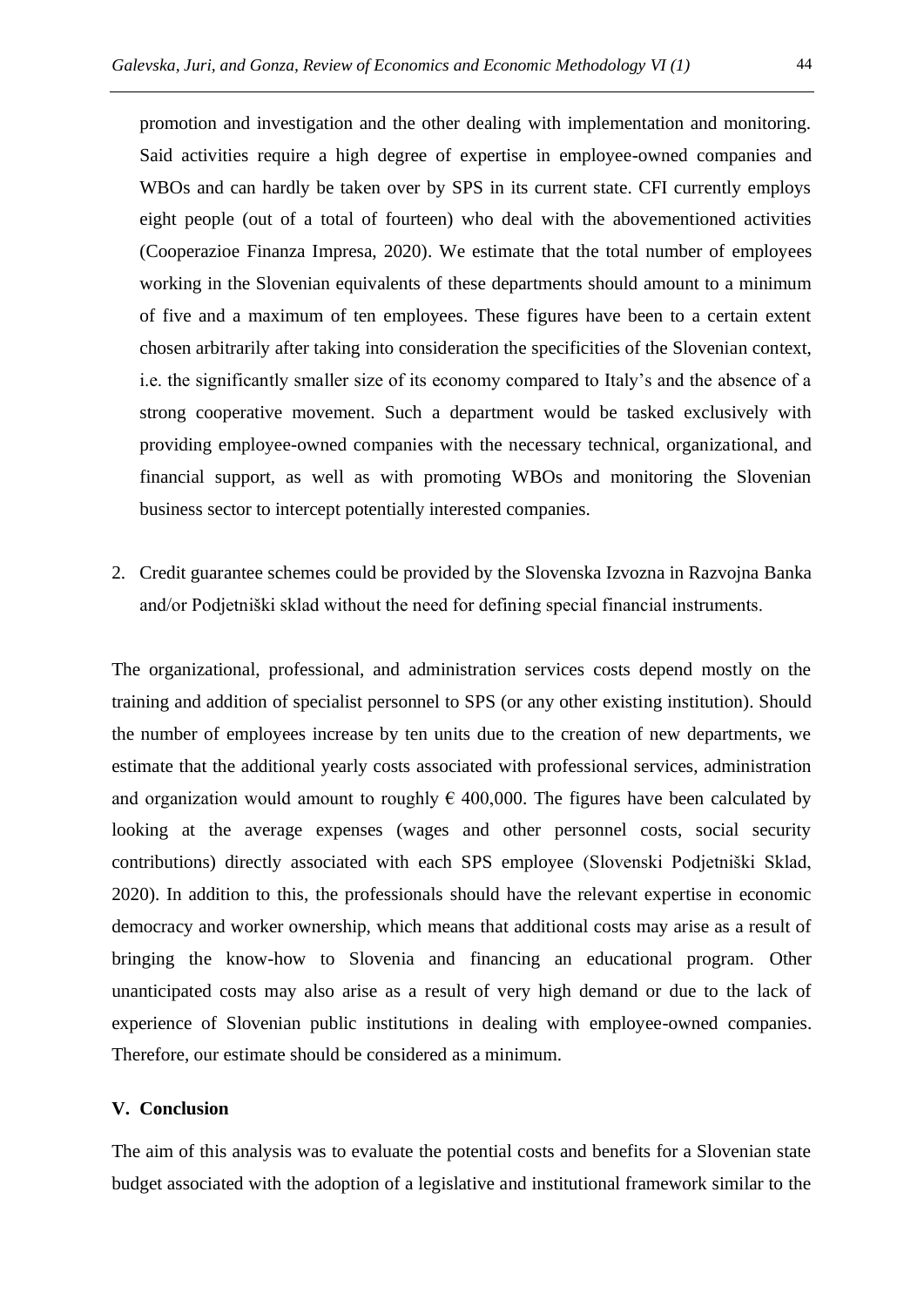Italian 49/1985 'Marcora' Law. The analysis mainly focused on the effects of the Marcora Law on the Italian State budget, although relevant data from other countries were used as well. The calculations in this study provide plentiful evidence of the overwhelmingly positive impact of the Marcora-like law on the Slovenian state budget, as shown in Table 1 below.

*Table 1: Estimate on annual budget effects in the case of Marcora-like law adoption in Slovenia*

| <b>Potential savings</b>                   |                       |
|--------------------------------------------|-----------------------|
| Lower direct costs of unemployment         | € 49,972,029.36       |
| Increased direct tax revenue (Total)       | € 107,026,436         |
| Increased tax revenue (Corporate Tax)      | € 12,946,206          |
| Increased tax revenue (VAT)                | $\epsilon$ 50,173,200 |
| Increased tax revenue (Tax on Wages)       | €43,907,030           |
| Annual potential savings (Total)           | € 156,998,465         |
| <b>Minimum costs</b>                       |                       |
| Professional services, administration, and | € 400,000             |
| organization                               |                       |
| Annual potential costs (Total)             | € 400,000             |

Note: The table does not consider the anticipated increases in indirect tax revenue. Source: Author's own elaboration.

In addition to the positive effects presented above, WBOs positively affect the state budget by creating more resilient, profitable, and both socially and environmentally responsible economic enterprises. Financial assistance to employee-owned companies has proved to be a sound investment for the state, as it produces direct returns as well as returns deriving from multipliers associated with employee ownership. Moreover, the proposed legislation acts countercyclically, improving state balances' shock absorption when it is needed the most, namely during times of economic crisis. Employee-owners in the USA were 20 to 50 % less likely to be laid off during the 2009-2013 recession (NCEO, 2019), and a similar effect of employee ownership was found in Europe. Namely, in the UK, the sales growth of employeeowned companies increased by 11.08 %, whereas the one of the traditionally owned companies showed only 0.61 % growth during the 2008-2009 crisis (Gonza, 2020). When unemployment reached 11.2 % in Italy, between 2011 and 2012, cooperatives created approximately 36,000 new jobs (Gonza, 2020). It has been observed that the number of beneficiaries increases with the decrease in macroeconomic well-being (Vieta, 2019).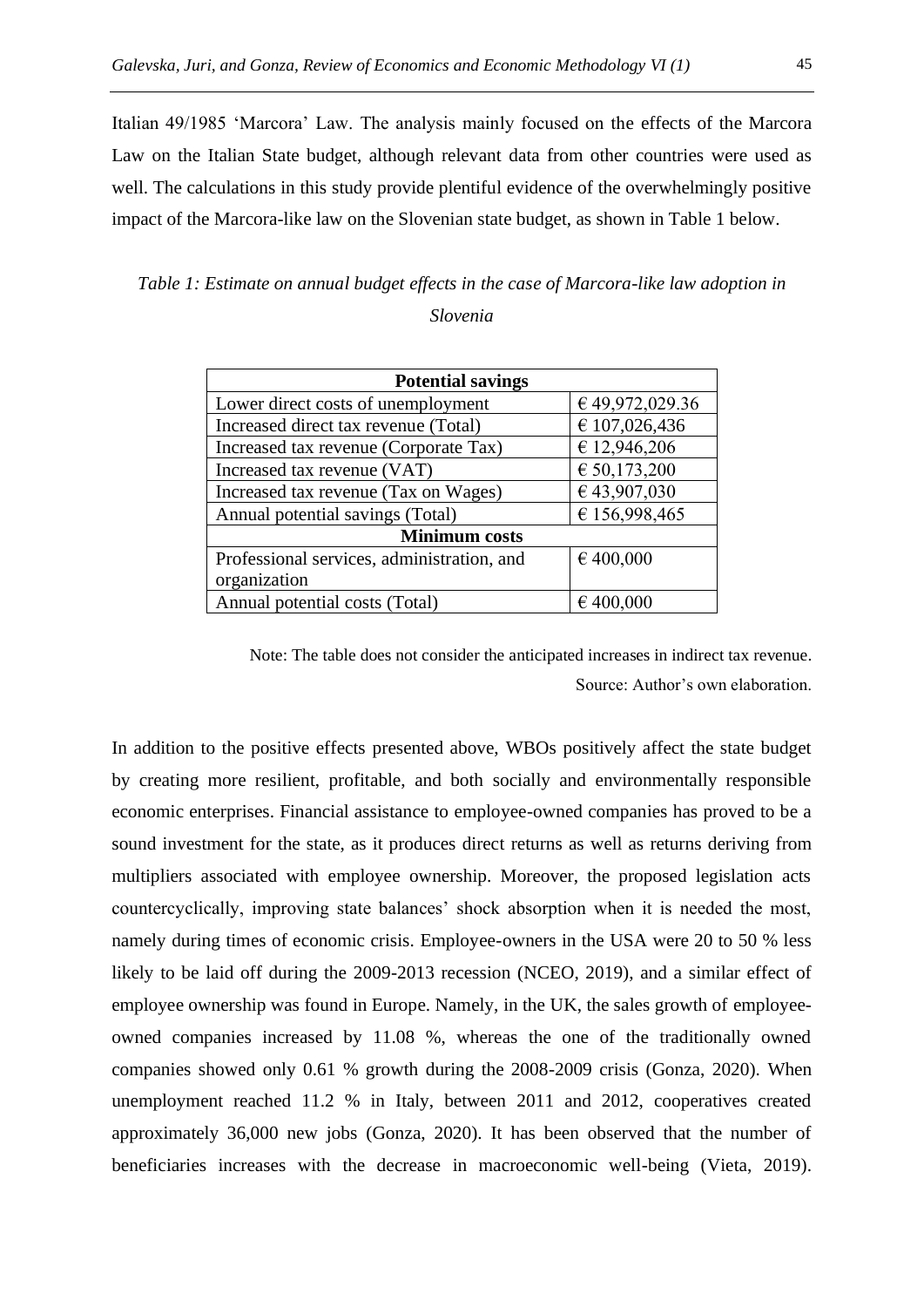According to previous research, market difficulties create a fertile ground for WBOs (Vieta, 2015). Therefore, this mechanism could be seen as an automatic fiscal stabilizer.

# *Figure 1: The Emergence of WBOs in Italy Compared with Unemployment Rates during the Marcora Law Era*



Source: (Vieta, 2019).

Co-operatives have proven to increase collected taxes through positive externalities and other economic multipliers (Delgado & Claude Laliberté, 2014). The statistics for the 17-yearperiod between 1990-1999 and 2008-2014 show that while the average birth rate of Italian WBOs is quite similar to the average birth rate of Italian manufacturing companies (7.3 %) and 7.5 % respectively), there are significant differences in the death rates – with WBOs averaging 4 % and the non-employee-owned firms, 6.5 % (Vieta, 2015). Therefore, traditionally owned companies have a 62.5 % lower probability of survival. The data is even more convincing for the period between 2007 and 2013. Namely, in this period, the average survival rate of all Italian companies under 3 years of age was 48.3 %, whereas the same indicator for the Marcora companies under 3 years of age was as high as 87.2 % (CECOP-CICOPA, 2015). Moreover, the fact that WBO creation is countercyclical is best observed when considering the times of crisis, i.e., the period between 2010 and 2014. Throughout these 4 years, the average birth rate of WBOs increased to 12.13 %, while the death rate decreased to 3.35 %, resulting in a net average growth rate of 9.21 % (Vieta, 2015).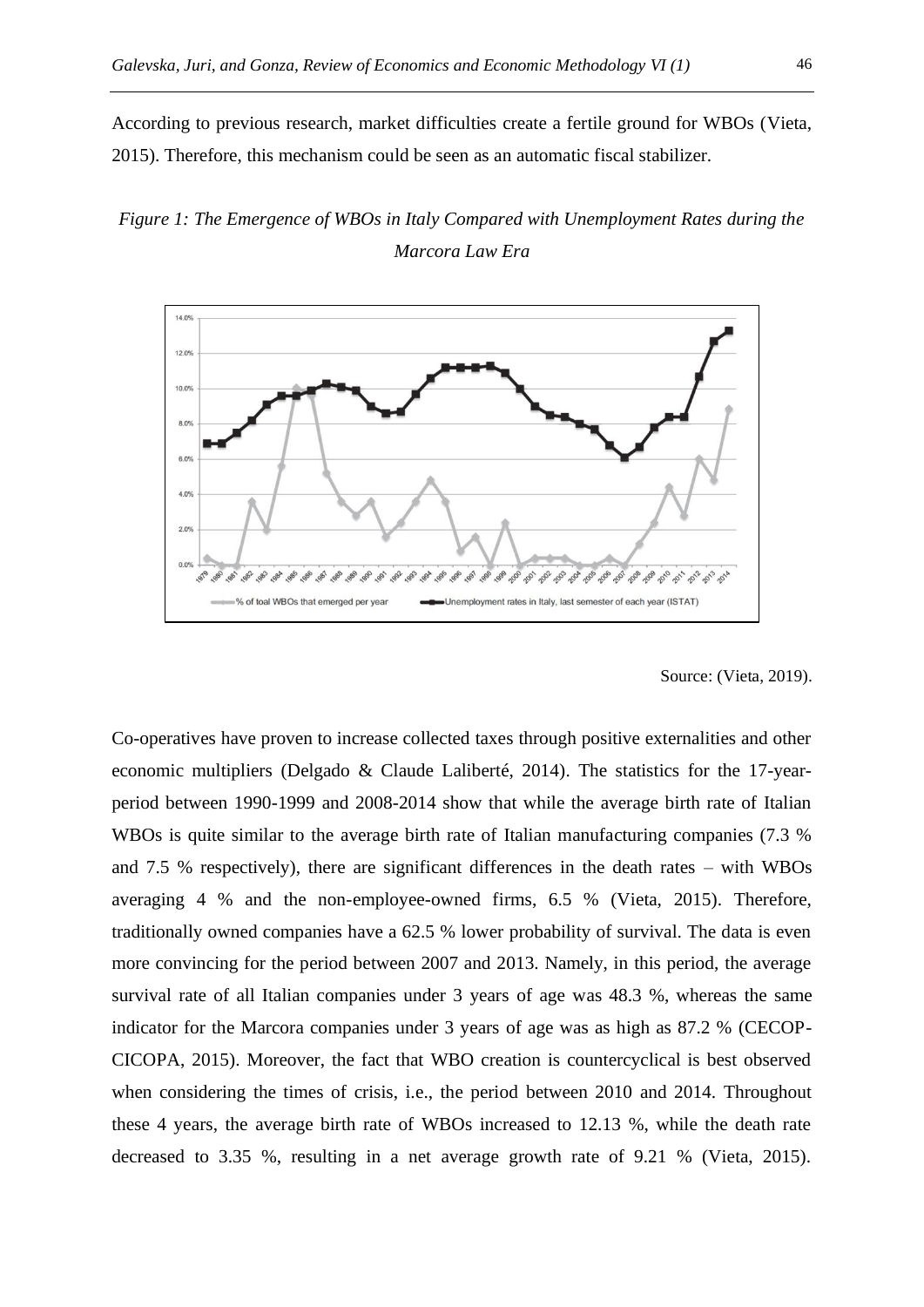Furthermore, the cooperative sector created 36,000 jobs in 2012, when the Italian economy was hit hardest by the crisis (CECOP-CICOPA, 2012a).

Based on the fiscal analysis presented in this paper, the adoption of the Marcora-like law in Slovenia would have a positive effect on the Slovenian state budget. Once the described legislative framework comes into force, the number of cooperatives should gradually start increasing. It is expected that the pace of cooperative creation will accelerate once the model becomes better known and there is a good practice within the country. The Italian experience also shows that WBO creation increases after the law is passed, which can be seen both after the law's adoption in 1985 and 2008 (figure 2) (Vieta, 2015).

*Figure 2: Active WBOs per year in Italy Compared with WBO openings and closings per year (1979-2014)*



Source: (Vieta, 2015).

In addition to positive fiscal consequences, the law would have a lot of other tangible and intangible positive effects for workers, local communities, and the Slovenian economy as a whole. In that context, the authors encourage the Slovenian government to pass the needed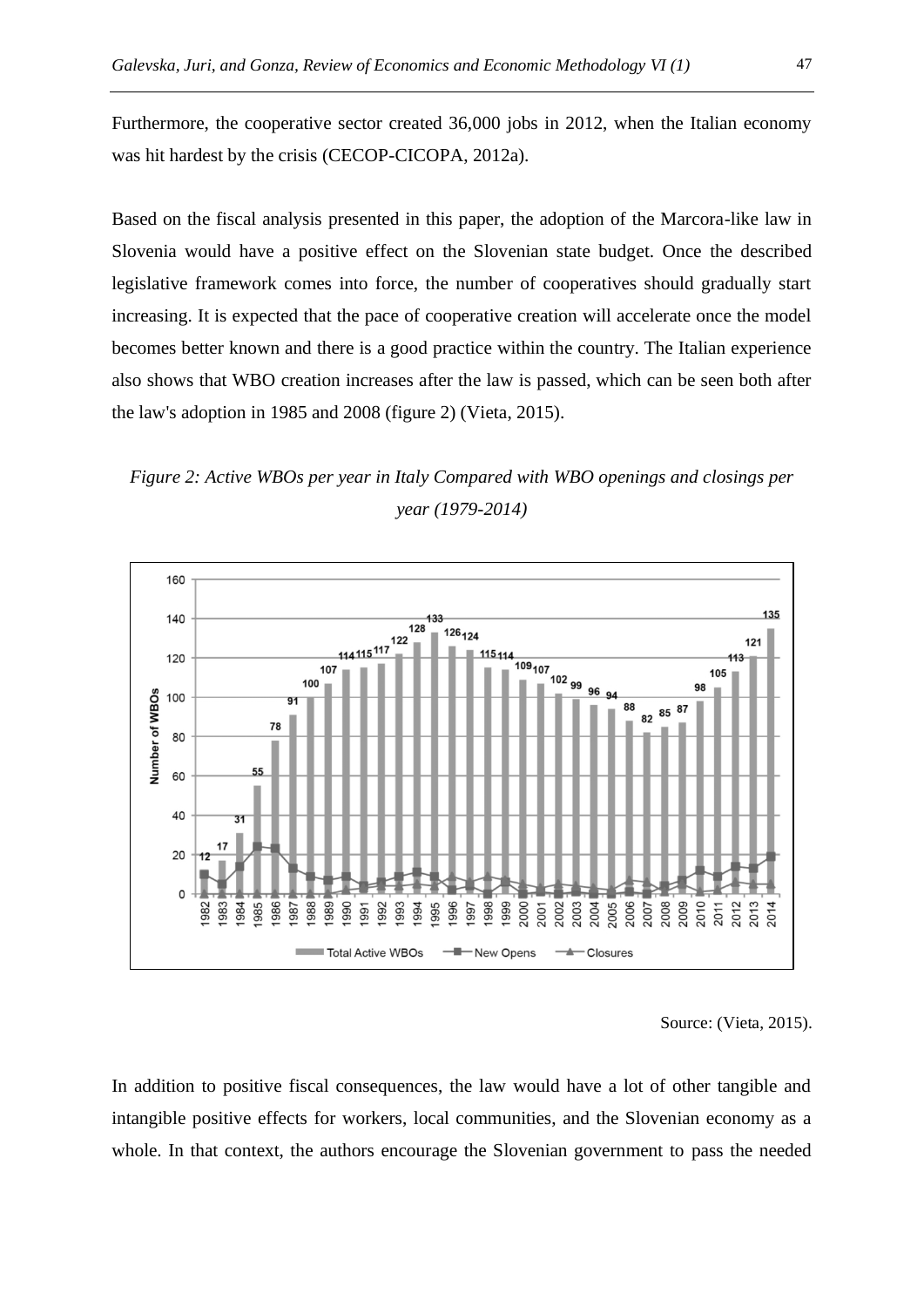law and allocate public finance, which would assist groups of workers to organize, reorganize, and purchase assets of failing or closing companies.

# **References**

- Antonazzo, L. (2018). *Cooperation against capitalism's biases. Workers-Recuperated Enterprises in Italy during the Great Recession*. University of Salento.
- Blasi, J., Kruse, D., & Weltmann, D. (2013). Firm survival and performance in privately held ESOP companies. In *Sharing Ownership, Profits, and Decision-Making in the 21st Century* (pp. 109–124). Emerald Group Publishing Limited.
- Brill, A. (2012). An Analysis of the Benefits S ESOPs Provide the US Economy and Workforce. *Matrix Global Advisors, Washington, DC, Available at: Https://Community-Wealth. Org/Sites/Clone. Community-Wealth. Org/Files/Downloads/Paper-Brill. Pdf (Accessed July 24, 2018)*.
- Carrano, A., Depedri, S., & Vieta, M. (2017). *The Italian Road to Recuperating Enterprises and the Legge Marcora Framework: Italy's Worker Buyouts in Times of Crisis* (Research Report N.015). European Research Institute on Cooperative and Social Enterprises. https://www.euricse.eu/publications/italys-worker-buyouts-in-times-ofcrisis/
- CECOP-CICOPA. (2012a). *36,000 new jobs were created in Italian cooperatives in 2012. Europe*.
- CECOP-CICOPA. (2012b). *CECOP position on EC's Green Paper: Restructuring and anticipation of change: What Lessons from Recent Experience?* The European Confederation of Cooperatives and Worker-Owned Enterprises Active in Industries and Services.
- CECOP-CICOPA. (2013). *Business transfers to employees under the form of a cooperative in Europe*. The European Confederation of Cooperatives and Worker-Owned Enterprises Active in Industries and Services.
- CECOP-CICOPA. (2015). *Workers buy-out: 30 years creating wealth in Italy*.
- Cerar, G. (2021, November 3). V Ormožu bodo zaprli tovarno očal, delo bo izgubilo 557 delavcev. *MMC RTV SLO*. https://www.rtvslo.si/gospodarstvo/v-ormozu-bodo-zaprlitovarno-ocal-delo-bo-izgubilo-557-delavcev/572563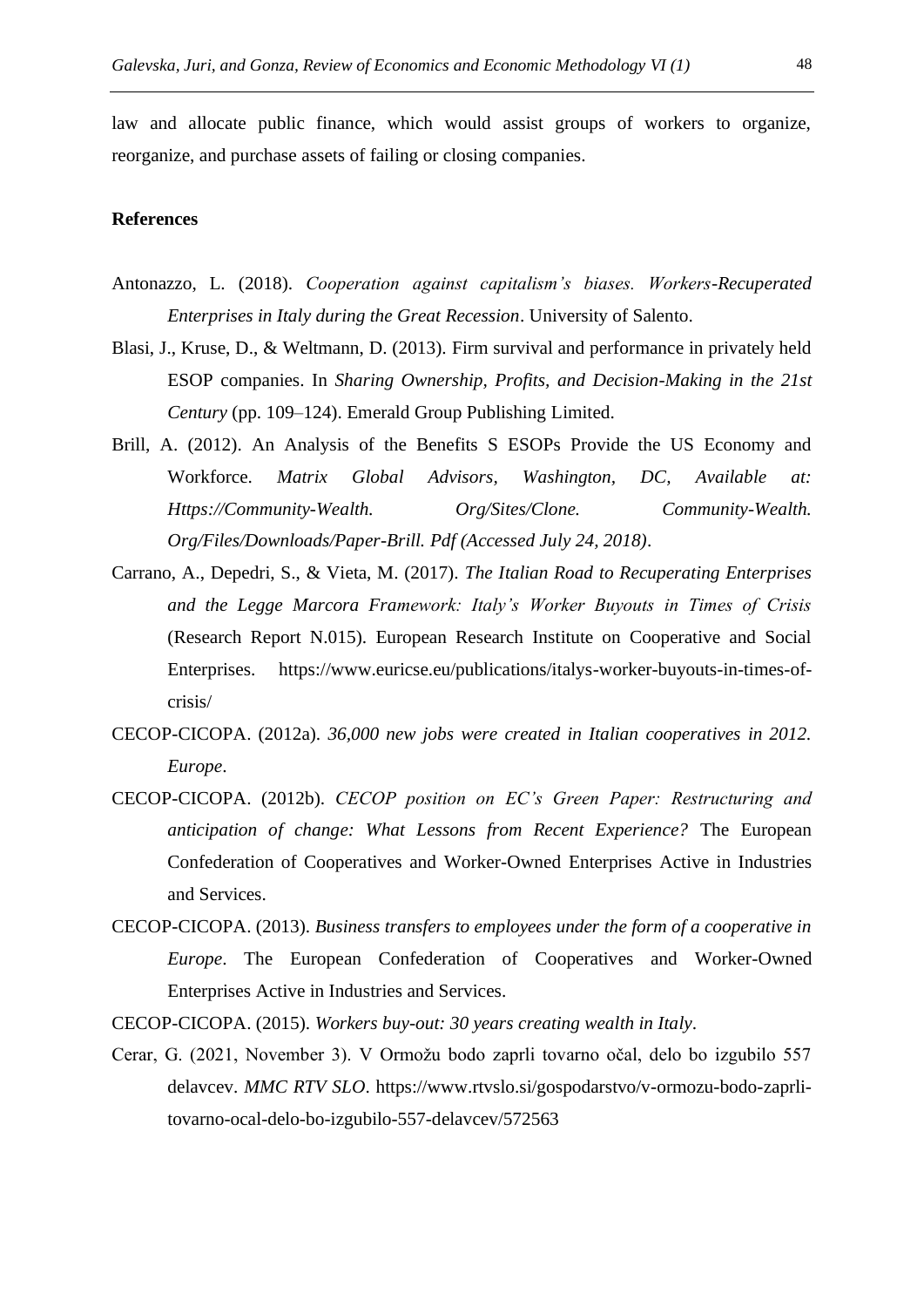- Chinn, D., Klier, J., Stern, S., & Tesfu, S. (2020). *Coronavirus (COVID-19): SME policy responses*. McKinsey & Company. http://www.oecd.org/coronavirus/policyresponses/coronavirus-covid-19-sme-policy-responses-04440101/#section-d1e258
- Cooperazioe Finanza Impresa. (2014). *Modalità di intervento CFI: Foglio informativo*. http://www.cfi.it/public/wp-content/uploads/2015/06/modalita-intervento.pdf
- Cooperazioe Finanza Impresa. (2020). *"Costi del personale 2020."* https://www.cfi.it/upload/web\_comp/add/doc/000000259\_1613991482.pdf
- Cooperazione Finanza Impresa. (2019). *CFI Incorpora SOFICOOP e Diventa L'unica Societa' Finanziara*.

https://www.cfi.it/upload/web\_news/11\_5\_000000278\_1557240466.pdf

- Cooperazione Finanza Impresa. (2021). *Workers buyout: Le coop resistono e raddoppiano il fatturato*. https://www.cfi.it/upload/web\_news/11\_5\_000000424\_1626955835.pdf
- De Berardinis, C. (2015, September 22). The Marcora Law: An effective tool of active employment policy. *Coop News*. https://www.thenews.coop/98000/sector/retail/marcora-law-effective-tool-activeemployment-policy/
- De Berardinis, C. (2018). *Workers buyout, quando il lavoro nasce da un fallimento* [MorningFUTURE]. https://www.morningfuture.com/it/2018/08/31/wbo-workersbuyout-cooperative-lavoro/
- Delgado, N. D., & Claude Laliberté, P. (2014). *Job preservation through worker cooperatives: An overview of international experiences and strategies*. International Labour **Organization**. http://www.ilo.org/wcmsp5/groups/public/@ed\_dialogue/@actrav/documents/publica tion/wcms\_312039.pdf
- Duh, M. (2012). Family Business: The Extensiveness of Succession Problems and Possible Solutions. In *Entrepreneurship: Gender, Geographies and Social Context*. BoD – Books on Demand.
- *Employee buyout*. (2019, June 8). European Foundation for the Improvement of Living and Working Conditions. https://www.eurofound.europa.eu/observatories/eurwork/industrial-relationsdictionary/employee-buyout
- European Commission. (n.d.-a). *2019 SBA Fact Sheet—Slovenia*. Retrieved December 30, 2021, from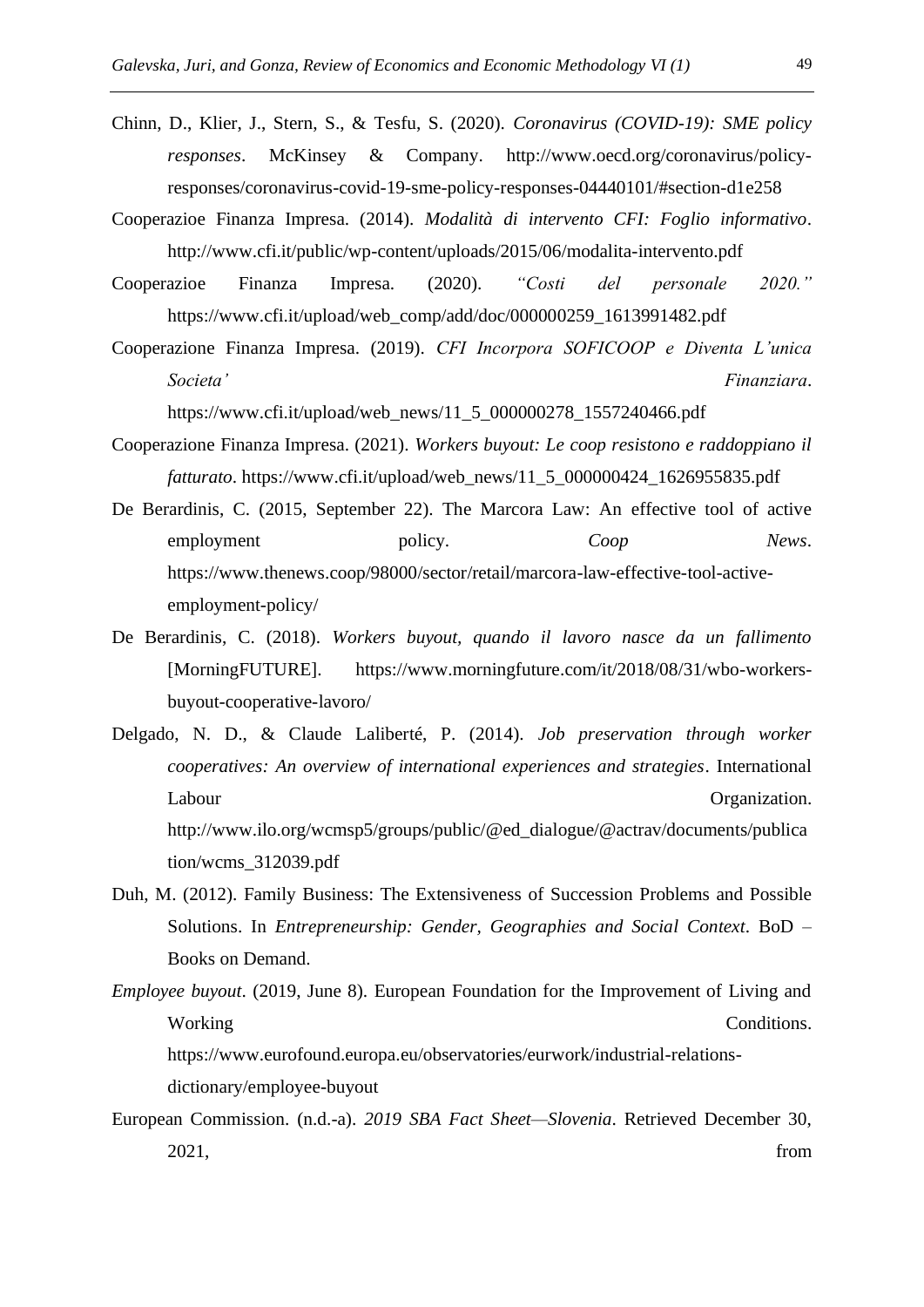https://ec.europa.eu/docsroom/documents/38662/attachments/26/translations/en/rendit ions/native

European Commission. (n.d.-b). *Slovenia—Unemployment benefits*. Retrieved January 10, 2022, from

https://ec.europa.eu/social/main.jsp?catId=1128&langId=en&intPageId=4785

- An SME Strategy for a sustainable and digital Europe, no. COM(2020) 103 final, European Commission (2020). https://eur-lex.europa.eu/legalcontent/EN/TXT/?uri=COM%3A2020%3A103%3AFIN
- European Federation of Employee Share Ownership. (2019). *Employee Share Ownership The European Policy*.

http://www.efesonline.org/LIBRARY/2018/Employee%20Share%20Ownership%20-- %20The%20European%20Policy.pdf

- Freeman, S. F. (2007). *Effects of ESOP adoption and employee ownership: Thirty years of research and experience*.
- Gonza, T. (2020). Employee-Owned Firms: The Multiciplicity of Crisis, Resilience, and Social Responsibility. In *The Virus Aftermath: A Socio-Economi Twist* (1st ed., pp. 401–420). Časnik Finance, 2020.
- Gonza, T., Berkopec, G., Ellerman, D., & Žgank, T. (2021). Marcora for Europe. *European State Aid Law Quarterly*, *1*(2021).
- ISTAT. (2021, November 5). [Database]. http://dati.istat.it/viewhtml.aspx?il=blank&vh=0000&vf=0&vcq=1100&graph=0&vie w-metadata=1&lang=it&QueryId=20771&metadata=DICA\_ASIAUE1P
- Johnson, T. (1993). *The Marcora Law -- Multiplying the employees' stakes*. https://www.wikipreneurship.eu/index.php/Marcora\_Law
- Juergensen, J., Guimón, J., & Narula, R. (2020). European SMEs amidst the COVID-19 crisis: Assessing impact and policy responses. *Journal of Industrial and Business Economics*, *47*(3), 499–510. https://doi.org/10.1007/s40812-020-00169-4
- Kohlscheen, E., Mojon, B., & Rees, D. (2020). *The macroeconomic spillover effects of the pandemic on the global economy*. https://www.bis.org/publ/bisbull04.htm
- Kruse, D. (2016). Does employee ownership improve performance? *IZA World of Labor*. https://doi.org/10.15185/izawol.311
- Lomuscio, M., & Salvatori, G. (n.d.). *A Co-operative Recovery: Learning lessons from Italy's Marcora*. Retrieved September 30, 2021, from https://party.coop/cooprecovery/read/5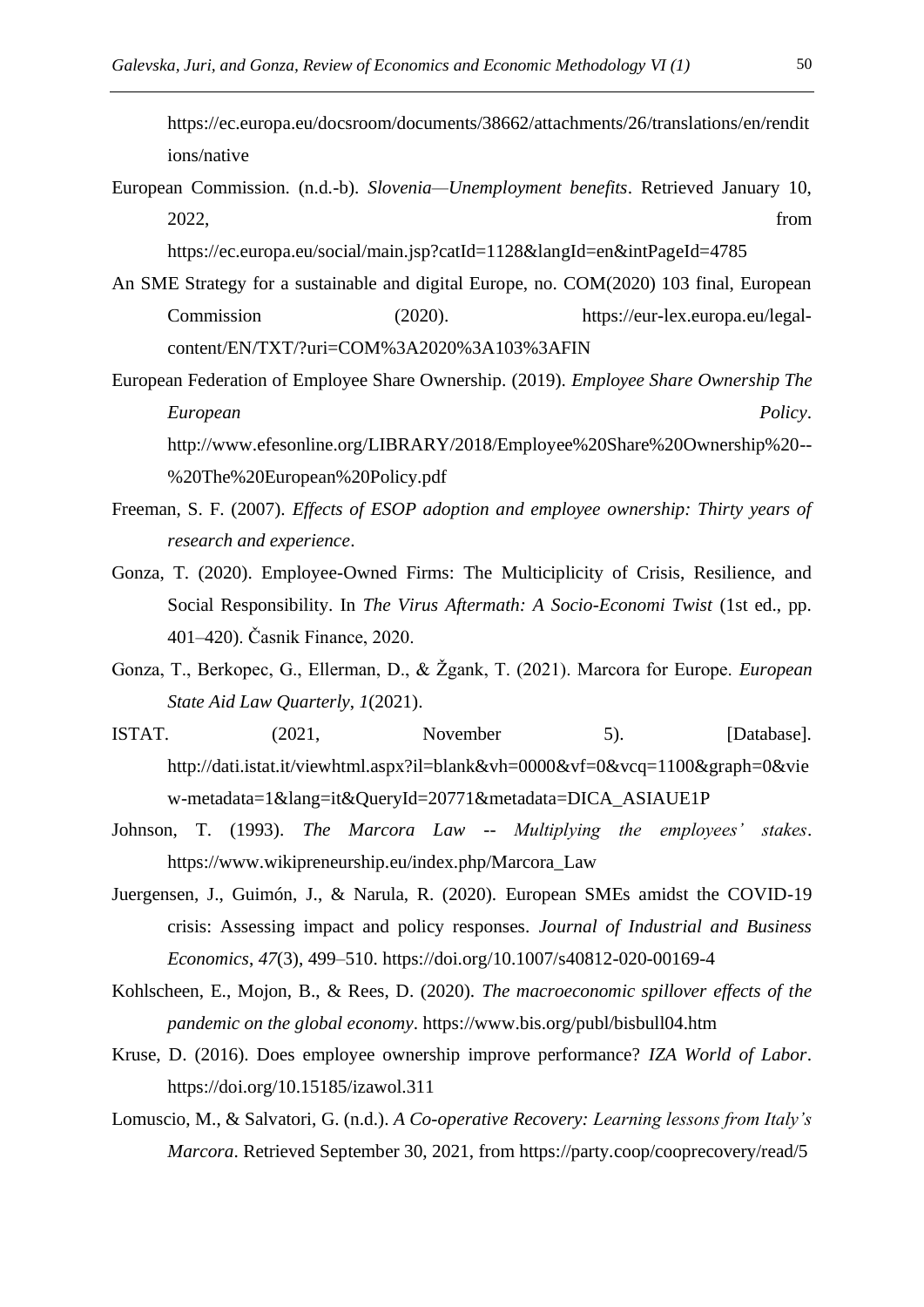- Mariconda, M. (2019, July 12). *'CFI strumento finanziario e di politica del lavoro per la nascita di nuove imprese e l'occupazioe*. https://www.centrostudi.cisl.it/attachments/article/471/Montepulciano\_cfi\_mariconda. pdf
- Masten, A. (2021, June 28). Adient začel vročati odpovedi pogodb o zaposlitvi. *MMC RTV SLO*. https://www.rtvslo.si/gospodarstvo/adient-zacel-vrocati-odpovedi-pogodb-ozaposlitvi/585815
- Močnik, D., Duh, M., Crnogaj, K., Rebernik, M., & Sirec, K. (2019). *Slovenska Podjetnška Demografija in Prenos Podjetij: Slovenski podjetniški observatorij 2018*.
- Moffitt, R. (2014). Unemployment benefits and unemployment. *IZA World of Labor*. https://doi.org/10.15185/izawol.13
- Mori, P. A., Belletti, G., & Cioni, M. (2008). *L'impatto Economico dei finanziamenti pubblici sui principali settori del sistema toscano delle cooperative: Evoluzione e valutazione*. Osservatorio Regionale Toscano sulla Cooperazione. https://www.regione.toscana.it/documents/10180/70188/Impatto%20economico%20fi nanziamenti%20pubblici\_78668/dce7c0b8-8ff6-4a16-814a-2e6887d939ee
- Rete Italiana Imprese Recuperate. (2021). *Rete italiana imprese recuperate*. https://impreserecuperate.it/il-collettivo/
- SiStat. (2021, November 5). *Statistical Office of the Republic of Slovenia*. https://pxweb.stat.si/SiStatData/pxweb/en/Data/- /1418402S.px/table/tableViewLayout2/
- Slovenski Podjetniški Sklad. (2020). *Letno Poročilo 2020*. http://podjetniskisklad.si/images/letnaporocila/Letno-poroilo-2020.pdf
- Statista. (2021, January 26). *Annual number of insolvent companies in Italy from 2009 to 2017*. https://www.statista.com/statistics/809209/company-insolvencies-in-italy/
- SURS. (2019). *Mikro-, majhna in srednje velika podjetja (MSP)*. https://www.stat.si/StatWeb/File/DocSysFile/11018/slo-mala-srednja-podjetja.pdf
- Tomažič, M. (2020, April 20). *Labour Force Survey Results, Slovenia, 2019*. SURS. https://www.stat.si/StatWeb/nk/news/Index/8762
- Varrella, S. (2021, October 12). *Contribution of small and medium enterprises (SMEs) to the increase in GDP\* in Italy from 2009 to 2017, by company size*. https://www.statista.com/statistics/1018559/contribution-of-smes-to-the-increase-ingdp-in-italy/